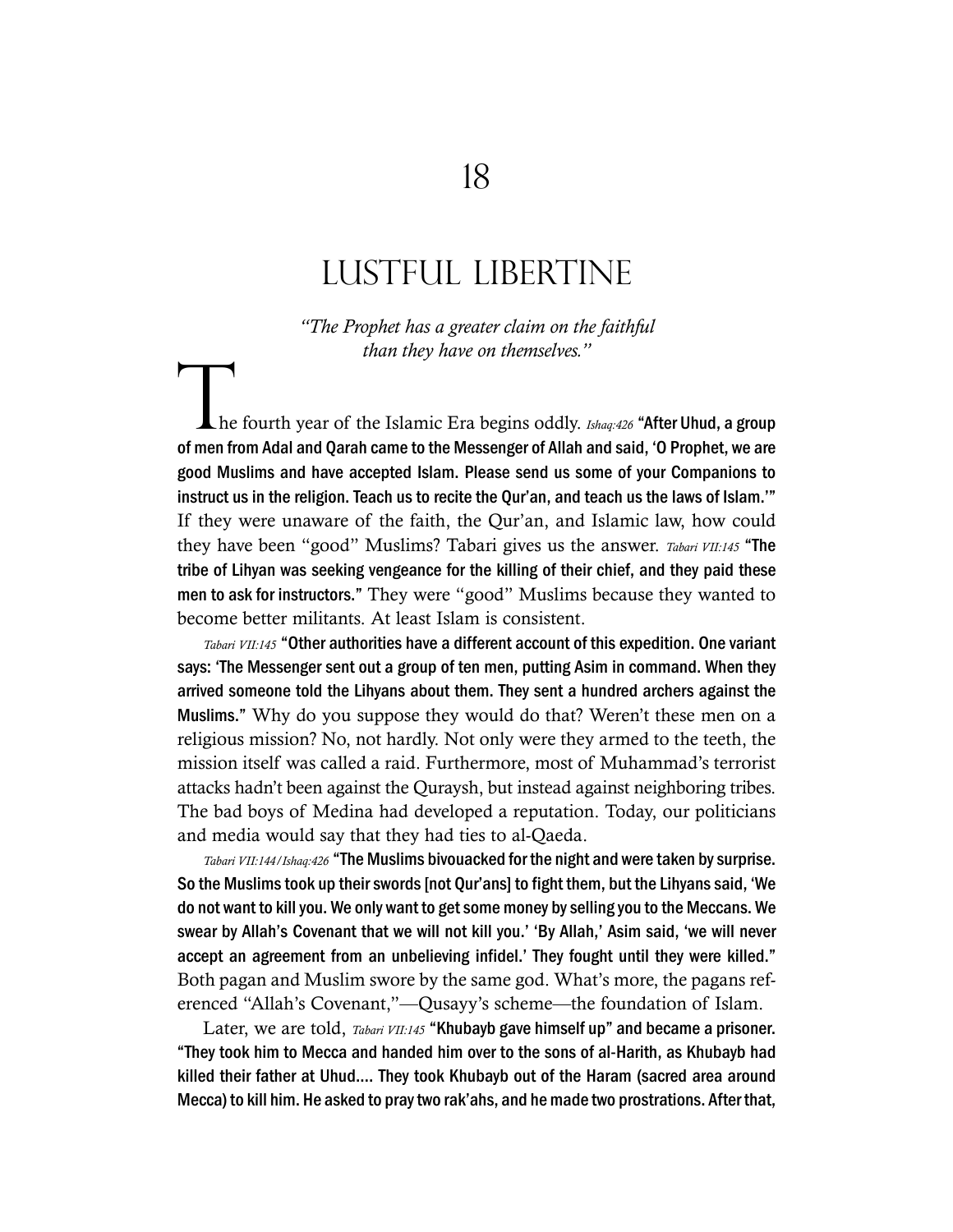it became the Sunnah [example] for those about to be executed to pray two rak'ahs. Khubayb said, 'My death is for Allah…he will bless the limbs of my mangled corpse.'" This is what the suicide bombers who destroyed the World Trade Center said between shouts of "Allahu Akbar!" "They took him out and beheaded him."

Next we discover that Khubayb was crucified, not beheaded: *Tabari VII:146* "The Messenger sent Amr to the Quraysh as a spy. He said, 'I came to the cross on which Khubayb was bound and untied him. He fell to the ground, and I withdrew a short distance. When I turned round, I could not see a trace of Khubayb—the earth had swallowed him up." While Muslim militants are granted a stay in Allah's brothel, Khubayb, appears to have gone down, not up.

Moving on, it's time for another assassination. *Tabari VII:147* "Amr was sent by Muhammad to kill Abu Sufyan [the Quraysh leader and merchant]. The Prophet said, 'Go to Abu Sufyan and kill him.' …When I entered Mecca I had a dagger ready to slay anybody who laid hold of me. My Ansar companion asked, 'Should we start by circumambulating the Ka'aba seven times and praying two rak'ahs?' I said, 'I know the Meccans better than you do.' But he kept pestering me until in the end we went to the Ka'aba, circumambulated it seven times, and prayed." A good Muslim is a religious assassin.

The Quraysh understood the corrosive influence of Islam better than we do. *Tabari VII:148* "One of the Meccans recognized me and shouted, 'That is Amr!' They rushed after us, saying, 'By Allah, Amr has not come here for any good purpose! He has come for some evil reason.' Amr had been a cutthroat and a desperado before accepting Islam." So naturally, he was attracted to Muhammad and inspired by Islam.

"The Meccans set out in pursuit so I said, 'Let's get out of here! This is what I was afraid of! We will never reach Abu Sufyan now, so save your own skin.' We left at full speed, took to the hills, hiding in a cave. In this way we gave them the slip." A life was spared because the Quraysh understood the nature of Islam. They recognized their enemy and correctly profiled their behavior.

While not all Muslims are terrorists, virtually all terrorists are Muslims. This should tell us something about Islam. According to independent surveys, eighty-five percent of terrorist acts worldwide are directly attributable to the Islamic faith. Yet Muslims represent less than twenty percent of the world's population. Since the militants are called "a radical minority" let's say that only twenty percent of Muslims are jihad fighters in Allah's Cause. If that's true, four percent of the world's population takes Islam seriously. One out of twenty-five humans emulate Muhammad's example and follow Allah's orders as revealed in the Qur'an and Hadith. These men and women are 2,000% more lethal than the rest of us.

*Tabari VII:148* "Amr said, 'Let's wait here until the cry has died down. They are sure to hunt for us tonight and tomorrow." In shades of Mogadishu, the Meccans sent too few men into harm's way. "I was still in the cave when Uthman bin Malik came riding proudly on his horse. He reached the entrance to our cave and I said to my Ansar companion, 'If he sees us, he will tell everyone in Mecca.' So I went out and stabbed him with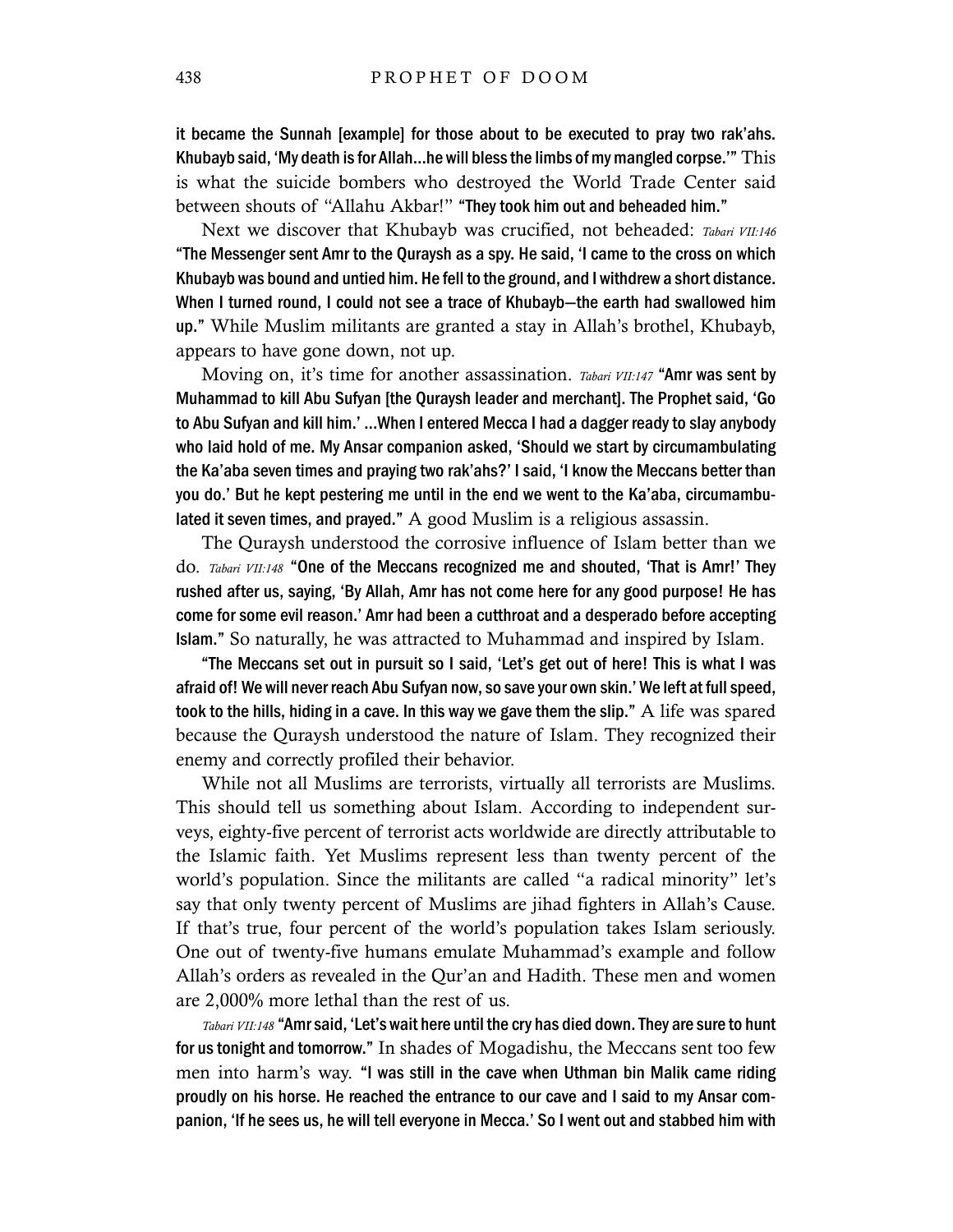my dagger. He gave a shout and the Meccans came to him while I went back to my hiding place. Finding him at the point of death, they said, 'By Allah we knew that Amr came for no good purpose.' The death of their companion impeded their search for us, for they carried him away." Murder number one.

"We remained in the cave for two days until the pursuit had died down and then went out to Khubayb's cross. My companion said, 'Shall we take Khubayb down from his cross?' I went to the cross and untied Khubayb [again]. I carried him on my back and had gone about forty paces when a guard spotted me. I threw Khubayb down, and will never forget the sound his body made when it fell. I managed to throw the guard off, ran to my companion, mounted his camel, and went to the Prophet to tell him what had happened."

A foiled assassination attempt and an isolated murder may seem unworthy of the attention I'm affording them. But they were important to Muhammad, Ishaq, and Tabari, and thus to fundamental Islam. And by sharing every episode recorded by Islam's first biographer and historian, leaving nothing of consequence out, I am confirming a profound truth. Islam, as it was taught and lived by Muhammad, was a terrorist dogma.

*Tabari VII:149* "On the way I went into a cave with my bow and arrows. While I was in it a one-eyed man from the Banu Bakr came in driving some sheep. He said, 'Who's there?' I said [lied], 'I'm a Banu Bakr.' 'So am I.' Then he laid down next to me, and raised his voice in song: 'I will not be a Muslim and will not believe in the faith of the Muslims.' I said, 'You will soon see!' Before long the Bedouin went to sleep and started snoring. So I killed him in the most dreadful way that anybody has ever killed. I leant over him, struck the end of my bow into his good eye, and thrust it down until it came out the back of his neck. After that I rushed out like a wild beast and took flight." Murder number two.

"I came to the village of Naqi and recognized two Meccan spies. I called for them to surrender. They said no so I shot and arrow and killed one, and then I tied the other up and took him to Muhammad." Murder number three. Kidnapping number one. The Muslims were having fun. *Tabari VII:150* "I had tied my prisoner's thumbs together with my bowstring. The Messenger of Allah looked at him and laughed so that his back teeth could be seen. Then he questioned me and I told him what had happened. 'Well done!' he said, and prayed for me to be blessed." These are the ominous words of the Islamic Hadith, the only words written about this man and his religion within centuries of his death. And they are perverse. Three cold-blooded murders and a hostage taking earned a jovial laugh and a hearty, "Well done!"

Although I have shared this with you before, it bears repeating. While some Hadith may be exaggerated and some may be untrue, it doesn't matter. All that counts is that this is the sum total of what is known about the Muhammad of Islam. I have reported every significant event recorded by Tabari and Ishaq—the earliest, most respected, and comprehensive chroniclers of the Islamic faith. Therefore, what you have been reading is all Muslims know about their prophet. And that, I dare say, explains their behavior.

*Tabari VII:150* "In the month of Ramadhan (February 626), the Messenger married Zaynab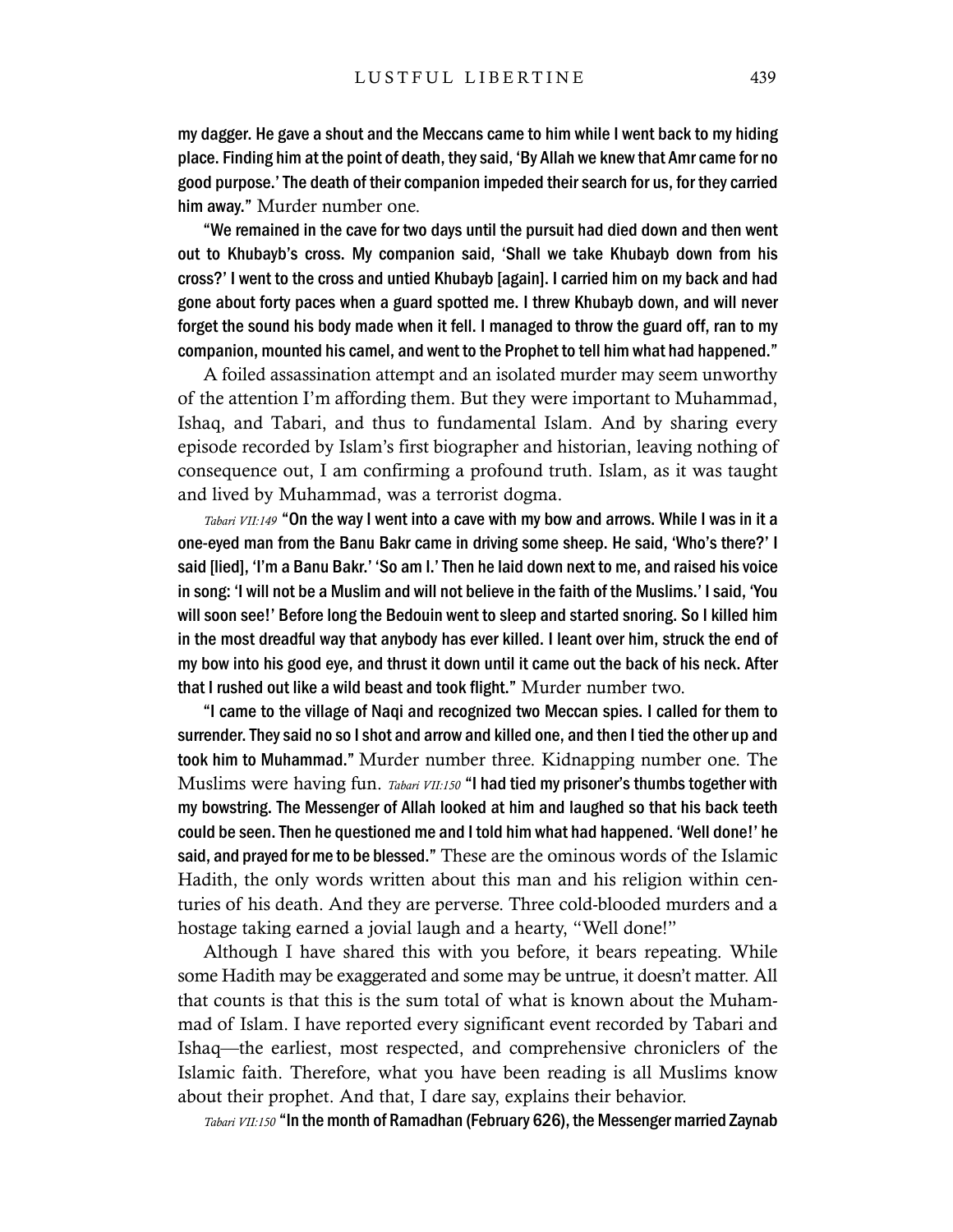bt. Khuzaymah. She had been married to Tufayl, who had divorced her." I believe that makes her the fifth member of the prophet's collection.

*Tabari VII:151/Ishaq:433* "In this year there occurred the disaster of the expedition sent out by the Messenger to Bi'r Ma'unah. The polytheists had charge of the pilgrimage that year [confirming that the Hajj was pagan]. Abu Bara (One-Who-Plays-With-Spears), the chief of the Banu Amir, came to the Prophet and presented a gift. Muhammad said, 'I do not accept presents from pagans, so become a Muslim if you want me to accept it.'" He was willing to steal from any Abu, Tufayl, or Harith, but would not accept diplomatic gifts. Further, there is no empirical evidence that shows men behave better who worship one false god rather than many of them.

"Muhammad expounded Islam to Abu Bara and invited him to accept it. He explained its advantages for him and Allah's promises to believers. He recited the Qur'an. Bara did not accept Islam. He said, Muhammad, this affair of yours is most excellent. If you were to send some of your Companions to my people to call them to your religious affair, I would hope that they would respond.'" This is great stuff. Muhammad presented the "advantages for *him*" to convert his *subjects* to Islam: "It's the perfect tool for a chief like you," der prophet undoubtedly said. Muhammad's religotic was designed to empower dictators. This is why the poligious doctrine survives after fourteen centuries. Islam wasn't called submission for nothing. Religion is an effective tool in the wrong hands.

Allah's prophet reviewed the dark spirit's "promises:" booty for fighters, loot for the living and virgins for the victims; what's not to like? But, Chief Bara wouldn't accept Islam. Instead, he wanted his people converted. And that is the essence of the doctrine of submission. Even today, the tyrannical despots who rule the Islamic world aren't Muslims—their people are. The "religion" is used to control the masses, to fleece them for benefit of cleric and king. The chief knew that Islam would only be to his advantage if his people were coerced into submission.

*Tabari VII:152/Ishaq:434* "The Apostle was afraid to send his people to Abu's tribe for fear they would kill them. But Chief Abu gave Muhammad a surety [collateral guarantee] so the he sent Mundhir (The-Quick-to-Seek-Death) with forty to seventy riders. After halting at Bi'r Ma'unah, they sent Haram to Amir Tufayl with a letter from Muhammad. When Haram arrived, Amir killed him. Then he set out and took the Muslims by surprise, surrounding them while they were encamped. On seeing them, the Muslims snatched up their swords and fought until they were all killed except Ka'b. The enemy left him at the point of death." Remember, this is after Allah had revealed the 8<sup>th</sup> and 3<sup>rd</sup> surahs, so the Muslims believed that they had to fight to the death.

As we pick up the story, word gets back to the prophet. *Ishaq:434* "Amr and an Ansari were out grazing camels and saw vultures circling around the camp. They went to investigate and saw their Companions lying in their blood. The Ansari said, 'What do you think we should do?' Amr answered, 'Go tell the prophet.'" But they were spotted and the Ansari was killed. Amr was taken prisoner. He lied, we're told, "taking an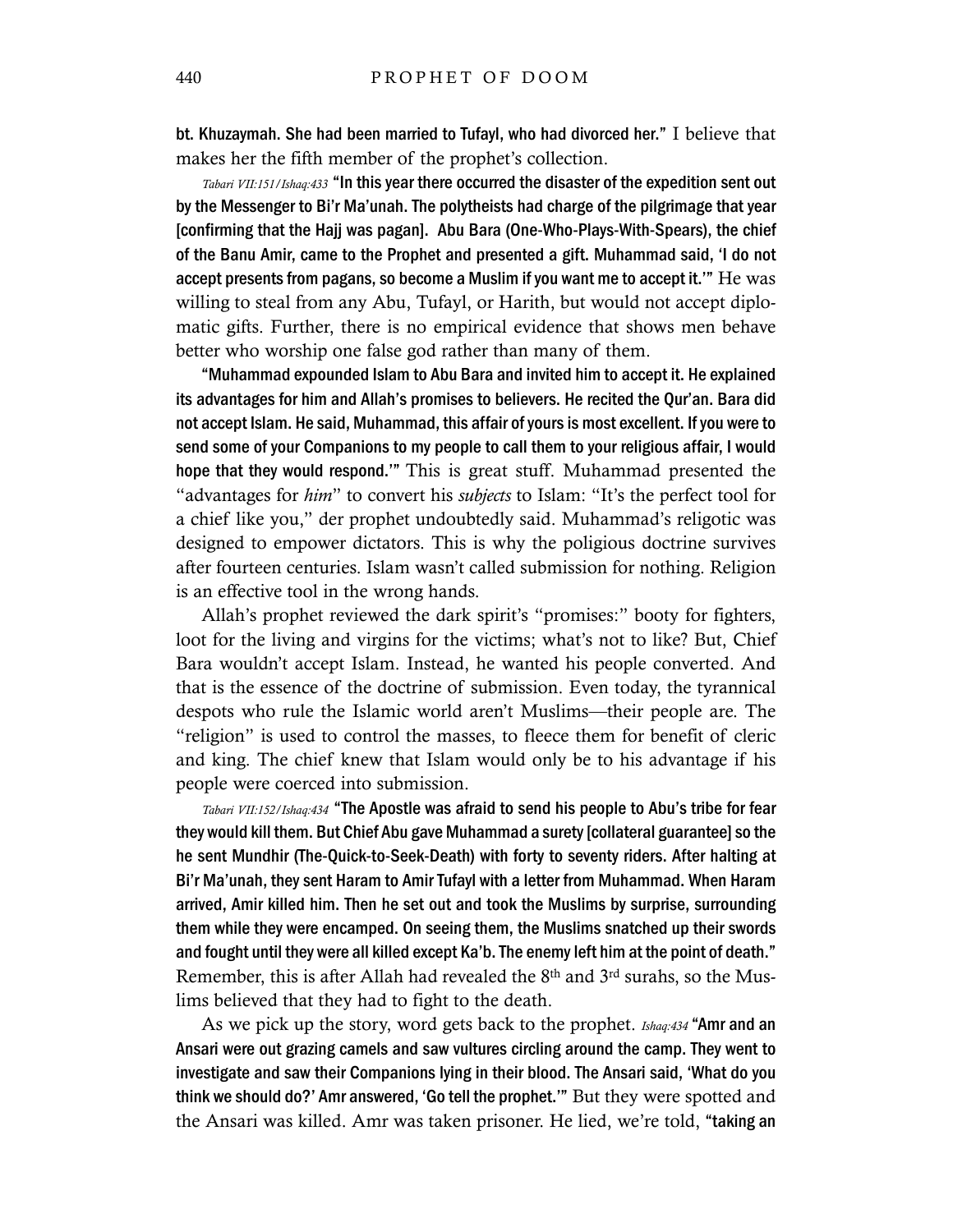oath on his mother's life," so they set him free. Amr hightailed it "towards Medina, until, when he was at Qarqarah, two Banu Amir men halted near him in the shade. They had a compact of protection with Allah's Messenger which Amr knew nothing. Amr waited until they were asleep. Then he killed them, thinking that he had taken vengeance for the Muslims who had been slain. When he came to the Messenger, he told him what had happened. The Prophet said, 'You have killed men for whom I shall have to pay blood-money.'"

Muhammad's soul wasn't troubled by the news that innocent men had been murdered. His only worry was that coin was going to slip from his pockets. Islam was never about saving souls; it was about stealing money.

In the midst of these Islamic terrorist raids, assassinations, murders, and kidnappings for ransom, the next headline appears somewhat benign. It reads: "Expulsion of the Banu Nadir." *Tabari VII:156/Ishaq:437* "In the fourth year of the Islamic Era the Prophet expelled the Banu Nadir [a large Jewish community in Yathrib] from their homes. The cause of this was that Amr killed two men to whom had been given a promise of protection by the Apostle. Their chief wrote Muhammad asking him for blood-money. So the Prophet turned towards the Nadir [Jews] to seek their help in the payment of the blood money. With him were Bakr, Umar, and Ali." The Muslims had raided a caravan just north of Mecca. Muhammad's adoptive son grabbed another east of Medina. They allegedly "earned" huge ransoms "selling" the Badr captives back to their families. They had plundered the Qaynuqa Jews, stealing their gold, armor, businesses, and homes. So, how could the pirate chest be bare?

The answer is as old as time. Those who steal don't value anything. They go on binges and need ever-larger fixes. Easy come; easy go. So turban in hand, Muhammad had to go begging, this time to the kin of those he had previously plundered. Wouldn't you like to have been a fly on the wall? *Tabari VII:157/Ishaq:437* "When the Prophet came to ask for their help in the payment of the blood-money, the Jews said, 'Yes, Abu al-Qasim [Muhammad]. Of course, we will give you the help you want in the way you want it.' Then they spoke privately with one another… [Before we listen to what Islam wants us to believe the Jews said in "private," ask yourself, how did the Muslims know? And since they couldn't have known, what were they trying to accomplish by pretending to know?] Muhammad had gone outside and was sitting by a house wall. The Jews said, 'Who will go on the roof of this house and drop a stone, relieving us of him?'" The Muslim sages were trying to justify the exceedingly hostile behavior their prophet was about to exhibit.

I do not doubt that the Jews might have wanted the prophet dead. I would have wanted him dead. He was a menace to society—a violent terrorist and common criminal. However, this plot is absurd. There is no chance Allah's guy, the grand pontiff of Medina, was sitting in the dirt against the wall of a Jewish home. And there was no chance someone had a stone big enough to kill a man sitting on a thatched (and thus pitched) roof. Further, the Nadir were prosperous farmers. If they wanted to execute Muhammad they would have used an implement more lethal than a stone.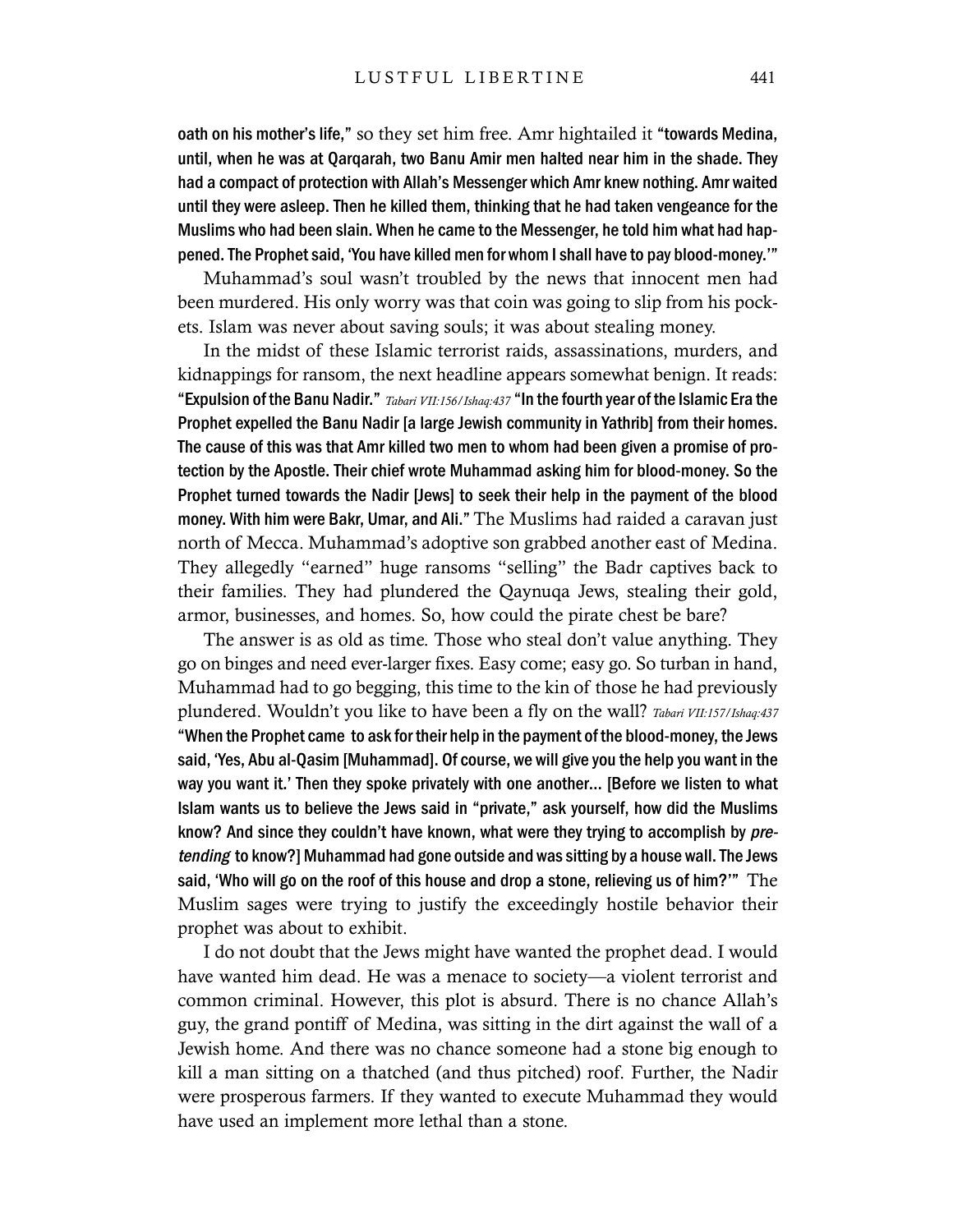*Ishaq:437* "Amr Jihash, who was one of the Jews, came forward and said, 'I am your man.' He went up to the roof to drop the stone as arranged. Muhammad was with Bakr, Umar, and Ali [future Caliphs all], and the news of what the people intended came to him from Heaven. He got up and said, 'Do not leave until I come to you.'" This is Ali's second run as stooge. A few years earlier he had been asked to wear the prophet's pajamas, laying in wait for assassins wielding swords.

Guillaume in his translation of Ishaq's *Sirat Rasul Allah*, said: "It is clear that a later story has been attached to this incident. Obviously, if the prophet had overheard their designs there was no need of a supernatural communication from heaven." In other words: the godly inspiration was a hoax.

While this account has more holes than a leaky roof, Tabari shares another take on Islam's excuse. *Tabari VII:157* "Amr went up to the roof to roll the stone. News of this came to the Prophet from Heaven, and he got up as though he wished to relieve himself. His companions waited for him but he was gone for a long time. The Jews began to say, 'What has delayed Abu al-Qasim?' Muhammad's Companions left and Kinanah said, 'News of what you intended has reached him.'"

This justification is essential for Islam. It serves to excuse grotesque barbarism, grand larceny, and ultimately, genocide. Yet it was Muhammad who had to come to the Nadir to beg for blood money to excuse a double homicide. That does not bode well for their credibility. *Ishaq:437* "The Prophet went back to his home. When his Companions thought that he had been gone a long time they got up to look for him. On the way they told a man the story of the treachery intended by the Jews and ordered them to get ready to fight them and march against them." Since Muhammad had run away without telling his gang anything, how did they know?

*Tabari VII:158* "When the Messenger's Companions returned they found him sitting in the mosque. They said, 'O Prophet, we waited for you but you did not come back.' 'The Jews intended to kill me,' he replied, 'and Allah informed me of it. [One rock to another, I suppose.] Call Muhammad bin Maslamah to me.' When Muhammad came, he was told to go to the Jews and say, 'Leave my country. You have intended treachery.' He went and said, 'The Messenger orders you to depart from his country.' They replied, 'We never thought that an Aws would come with such a message.' 'Hearts have changed,' Muhammad said. 'Islam has wiped out our old covenants.'"

This is a stinging indictment. First, these Hadiths are contradictory. While conflicting scripture is common for Islam, this time it's being used to justify a hideously immoral act. Second, Muhammad, the bad boy who had been banished from Mecca for reneging on the Quraysh Bargain and for threatening to slaughter his kin, was now claiming that Yathrib was *his* country. It wasn't Allah's; it wasn't Islam's. It was his. Third, without any actual provocation, he ordered established families, thousands of them, from their homes because he wanted their property and their money.

The most incriminating lines were saved for last: "Hearts have changed. Islam has wiped out our old covenants." Muhammad's poligious doctrine was corrosive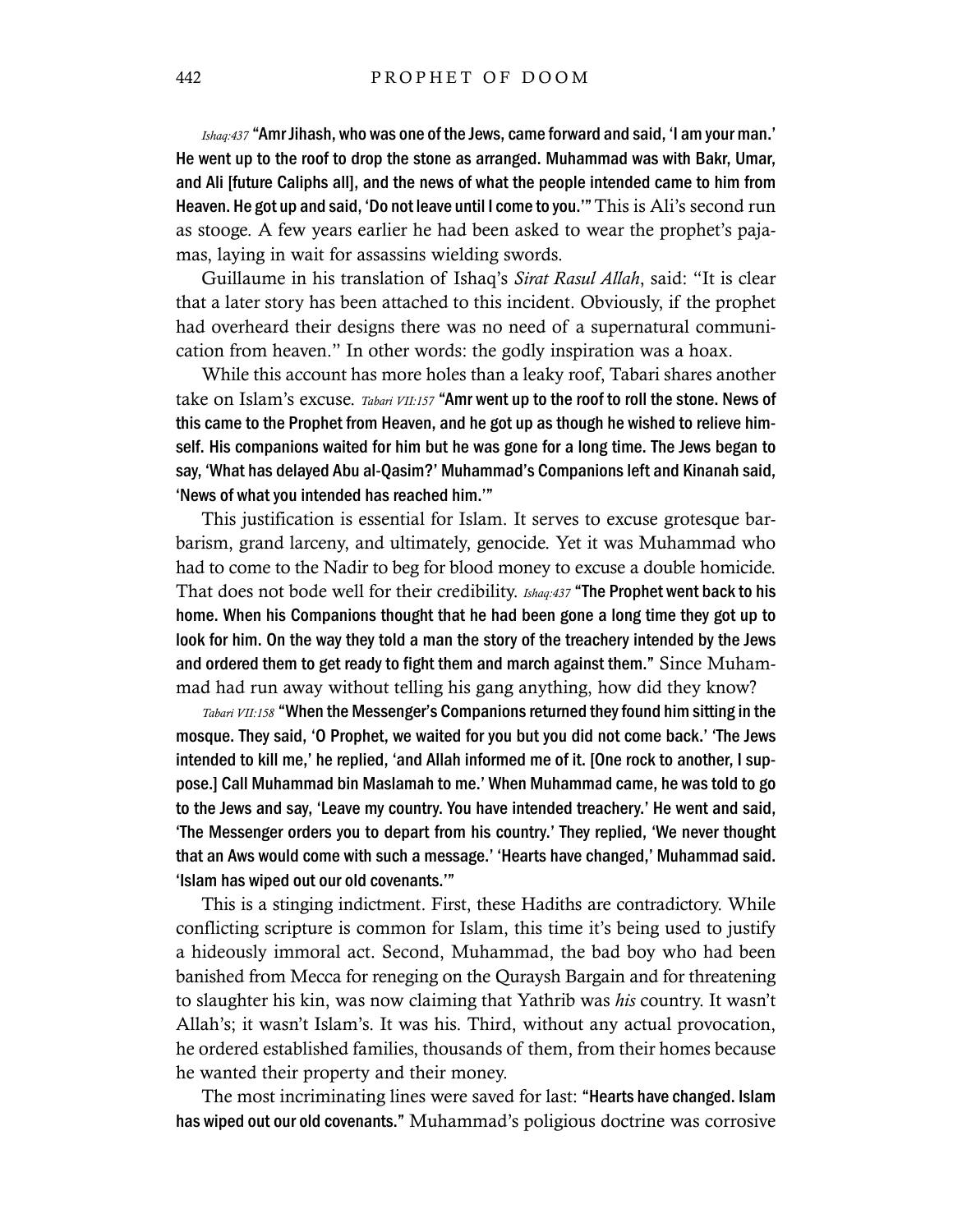—more dangerous than *Mein Kampf*. Anyone who trusts it is ruined—as is everyone around them. Today's terrorists have not corrupted their religion; Islam has corrupted them. There will be no peace until this false, intolerant, and violent doctrine is expunged from the earth.

*Tabari VII:158/Ishaq:437* "After telling his Companions about the treachery which the Jews had meditated against him, the Apostle ordered them to prepare for war and to march against them." To "meditate" is to quietly engage in thought or contemplation. If this is true, the Jews said nothing and did nothing. If it's not true, Islam's prophet is a liar. Either way, Muhammad was totally unjustified in ordering his militants to attack. The siege of the Nadir was an act of terrorism and piracy, proving that the founder of Islam was a vicious criminal.

*Tabari VII:158/Ishaq:437* "Muhammad personally led his men against the Nadir and halted in their quarter. The Jews took refuge against him in their homes, so he ordered their date palms to be cut down and burnt. They shouted, 'Muhammad, you have forbidden wonton destruction of property and have blamed those who perpetrated it. Why are you doing this?'" Muhammad didn't answer the question directly. He delegated the excuse to his god. A situational scripture authorizing destruction was "handed down." *059.005* "The palm trees you cut down or left standing intact was by Allah's dispensation so that He might disgrace the transgressors." I'll let you decide if the creator of the universe etched this line on an eternal tablet before the world was created or if Muhammad just made it up. But you should know that the 59th surah was revealed following the banishment of the Qaynuqa Jews the prior year, and yet the verse's authorization was recited in past tense. Also, the obliteration of the date farm "disgraced the transgressors" only in the sense that Muhammad was the transgressor. Muslims confiscated the groves.

Wackidi writes: *Tabari VII:158/Ishaq:437* "Abd Allah bin Ubayy sent a message to the Nadir saying, 'Stand firm. I have two thousand Bedouin men who are united around me. Stay, and they will battle with you as will the Qurayza.' However, Sallam, a Qurayza Jew said, 'We shall not break our compact as long as I am alive. We are eminent among the Jewish people by virtue of our wealth.' Continuing to speak to the Nadir Jews the Qurayza leader said, 'Accept what Muhammad has proposed before you have to accept what is worse.' 'What could be worse?' Huyayy, the Nadir chief asked. 'The seizure of your wealth, the enslavement of your children, and the killing of your men,' the Qurayza Jew replied. Huyayy refused to accept his advice. He told a Muslim courier, 'We will not leave our homes and farms; so do what you see fit.'"

How bizarre, a man named Slave-to-Allah rallied to aid the Jews against the Muslims. But it's the Qurayza response that is foreboding. They were the largest community in Yathrib. By capitulating to the tyrant, by sacrificing their brethren, they doomed themselves to the very fate they feared. They were soon plundered, raped, sold into slavery, and murdered. This should be a haunting warning to the West, and particularly to the Israelis. Divided as they are now, with many willing to appease Islamic tyrants and trade land in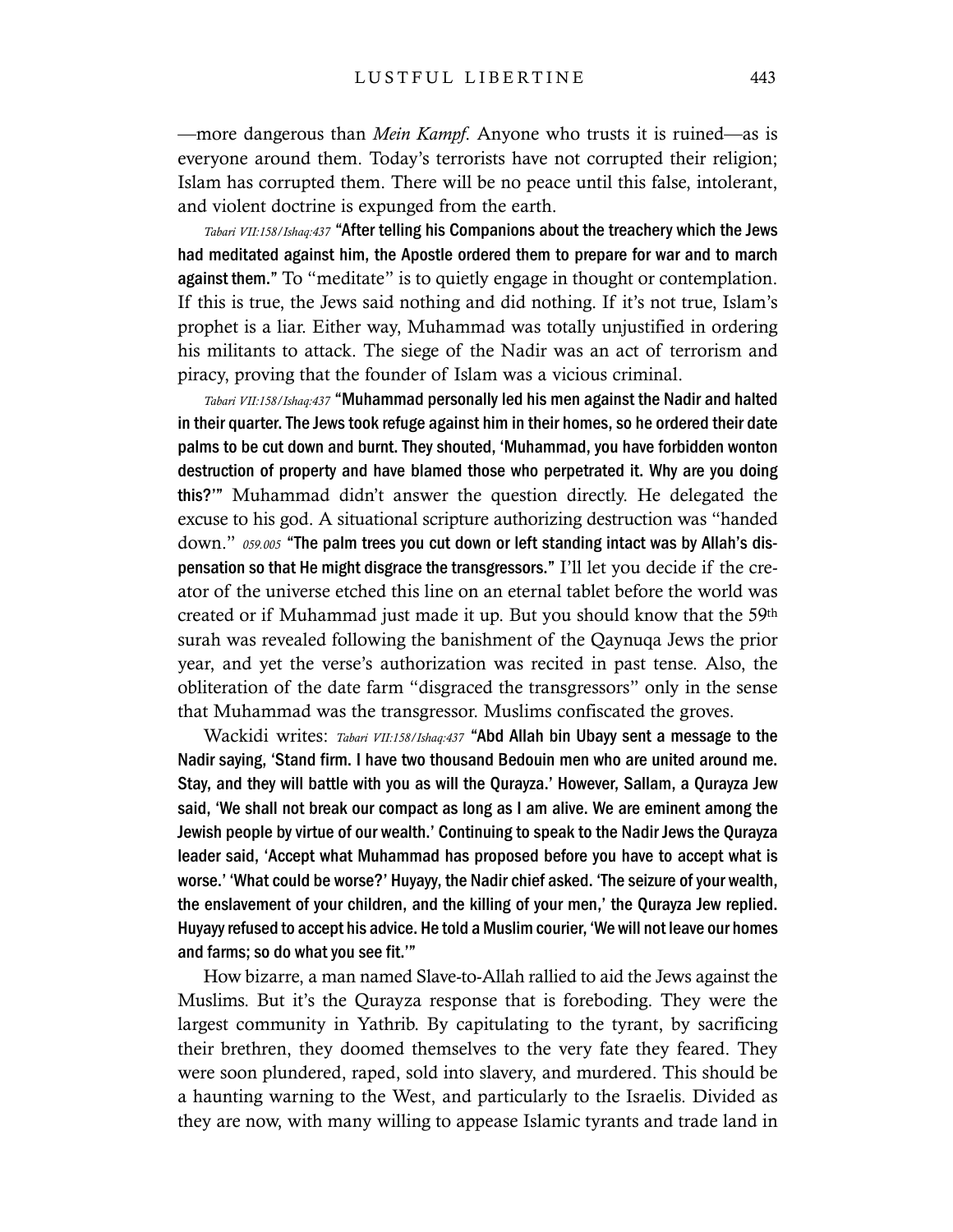hopes of retaining their treasure, they will lose everything.

As we continue with this horrific tale, consider the implications of the following Hadith in the context of Allah being either a pagan idol or Lucifer. "The Messenger magnified Allah and the Muslims magnified Allah with him." This means they yelled, "Allahu Akbar!"—"Allah is Greatest!" *Ishaq:437* "So Allah cast terror into the hearts of the Jews. Then the Prophet said, 'The Jews have declared war.'" According to the lying prophet, the Jews had "declared war," yet they never wielded a sword or shot an arrow. They were simply "besieged"—starved into submission.

*Tabari VII:158* "Judayy went to Abd Allah Ibn Ubayy to ask for support. He said, 'I found him sitting among a number of his companions while the Prophet's crier was calling men to arms. He said, 'This is a clever trick of Muhammad's.'" Yes, indeed. The Profitable Profit Plan was about to benefit from another "clever trick." If mugging a jogger in Central Park is "clever," this was downright brilliant.

"The Messenger of Allah besieged the Nadir Jews for fifteen days. In the end they made peace with him on the condition that the Prophet would not kill them and that their property and their coats of mail would be his." They were forced to make "peace," Islamic style. The false prophet said: "You give me your property and I will allow you to live." But of course, our profiteer acted with Allah's blessing, making him an Apostle and terror religious.

If, after reading these words, you believe that Muhammad, the instigator and perpetrator of this heinous crime, was a conduit to God, you are as lost as he was. If you believe that Islam was conceived as a tolerant and peaceful religion to save men's souls, you are sadly mistaken.

For non-Muslims, I trust you find these words sobering. The negative implications associated with our continued ignorance of Islam are staggering. This is not merely a history lesson. Muhammad claimed that he had "spiritual authority" for his barbarism. He started a "religion" to justify his atrocities and to perpetrate others. That makes Islam the most evil dogma ever conceived—and the most dangerous.

What's more, the first Muslims were proud of themselves. They conceived many Hadith to express their *joy*. The first is rather blunt: *Tabari VII:159* "The Messenger of Allah besieged the Banu Nadir for fifteen days until he had reduced them to a state of utter exhaustion, so that they would give him what he wanted. The terms in which the Prophet made peace with the Jews were: he would not shed their blood, he would expel them from their lands and settlements, providing for every three of them a camel and a water-skin." It's getting harder to write polite commentary on this  $\frac{1}{2}$   $\frac{1}{2}$ behavior. With Islam, the price of peace has been defined: your home, your property, your business, your country, your everything.

*Tabari VII:159* "The Prophet fought them until he made peace with them on condition that they evacuate Yathrib. He expelled them to Syria but allowed them to keep what their camels could carry, except for their coats of mail and weapons." Imagine what it was like to record this Hadith. What must the Islamic sage have thought? Imagine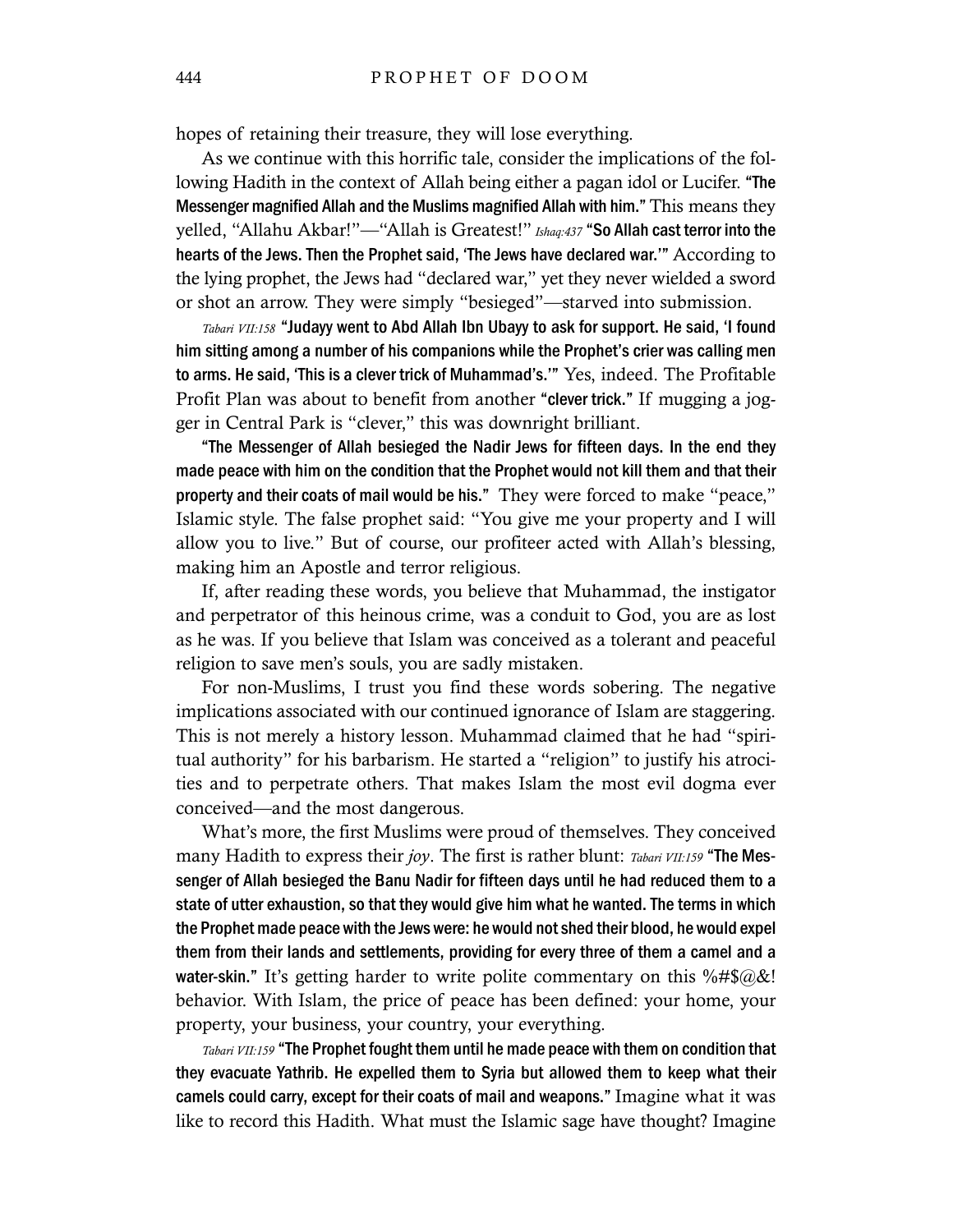being a Muslim today and stumbling upon this. What are your options? If you reject these Hadith Collections, there is no record of the prophet and thus there is no Islam, as he was the *lone* messenger. Apart from the Sira and Sunnah, nothing is known about Muhammad or Islam's formation. Without his example, the Five Pillars all vanish. Without context and chronology, the Qur'an becomes a meaningless and disjointed rant.

It's a lose-lose proposition. If you *accept* the Hadith as true, as the path to God, the model of morality, you are destined to become a like-minded terrorist. But if you *reject* them, you lose everything: your culture, political system, laws, religion, prophet, and god. Further, the faithful will kill you.

In context, the siege and banishment of the Nadir was outrageous. The people who had built Yathrib, who had lived there peacefully for a *thousand years*, were forced out of their homes and from their farms by men who had just barely arrived. Less than seventy Muslims had invaded their town, yet, burning with hatred and uncontrollable greed, they plundered it.

*Ishaq:438* "The Jews loaded their camels with their wives, children, and property. There were tambourines, pipes and singing. They went to Khaybar with such splendor as had never been seen from any tribe." The Jews were giving the Muslims an important message. Even deprived of their worldly possessions, Yahweh's chosen possessed something better than Allah's chosen would ever know.

*Ishaq:438* "The Nadir left their property to Muhammad and it became his personal possession, to do with it as he wished. He divided it among the Emigrants, to the exclusion of the Ansar." Before we leave this dreadful example of what fundamental Islam did to men's minds and souls, you must know that the Nadir will be hunted again. The next time it won't be so pleasant.

Muhammad's biographer claims Allah revealed these Qur'an verses to his prophet to celebrate the occasion: *Ishaq:438* "Allah wreaked His vengeance on the Jews and gave His Apostle power over them and control to deal with them as he wished. Allah said, 'I turned out those who disbelieved of the Scripture People from their homes. You did not think that they would go but I came upon them and terrorized them. And in the next world I will torment them again with a painful punishment in Hell. The palm trees you cut down were by Allah's permission; they were uprooted on My order. It was not destruction but it was vengeance from Allah to humble the evildoers. The spoil which Allah gave the Apostle from the Nadir belongs to him." Ishaq is suggesting that the 59<sup>th</sup> surah was handed down regarding the Nadir siege rather than the Qaynuqa raid. But that can't be, since the rest of the surah deals with the defeat at Uhud that prompted the Qaynuqa attack.

Muhammad dropped a string of prophetic pearls, all dutifully collected by al-Bukhari, so that Muslims would not miss his message of racial hatred, terrorism, oppression, and greed: *Bukhari:V4B52N153* "The properties of Banu Nadir which Allah had transferred to His Apostle as Fair Booty were not gained by the Muslims with their horses and camels. The properties therefore, belonged especially to Allah's Apostle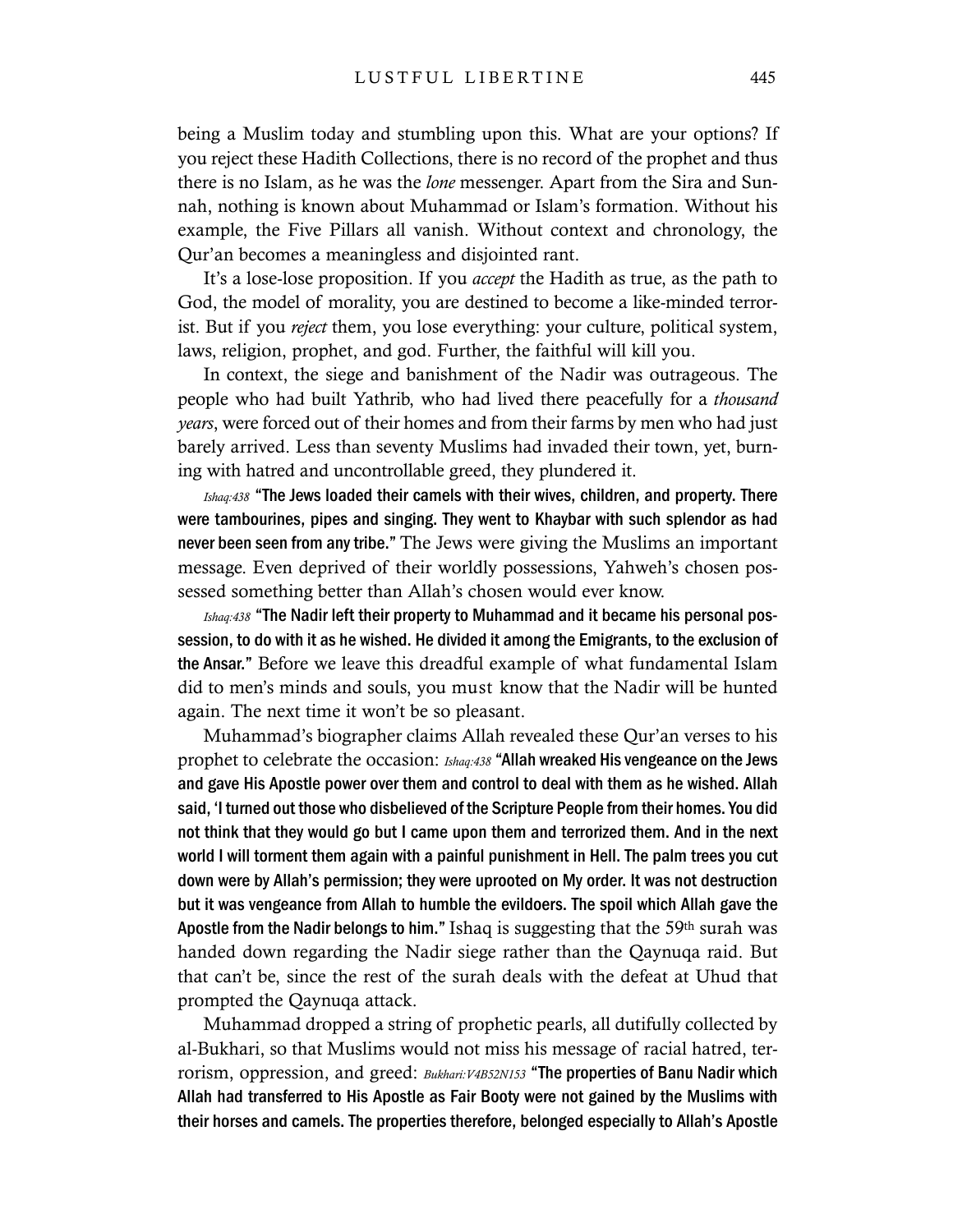who used to give his family their yearly expenditure and spend what remained thereof on arms and horses to be used in Allah's Cause." Since the dastardly deed was Muhammad's scheme start to finish, the booty was all his. And, in direct contradiction with the Qur'an, Muhammad didn't use his ill-gotten gain to bribe his mercenaries. He used it to buy the affection of his wives and to acquire more weapons of war. Saintly behavior, it was not.

Muhammad was not the first tyrant to besiege and plunder, to terrorize, a defenseless community. He was not the first warlord to lure mercenaries into his ranks by sharing some of the property he had stolen. Allah's messenger wasn't the first pervert to buy love following a conquest. And Islam's prophet wasn't the first psychopath to trade booty for weapons so that he could continue plundering. But he was the first do do so while perpetrating a religious scam.

*Bukhari:V4B52N176* "Allah's Apostle said, 'You Muslims will fight the Jews till some of them hide behind stones. The stones will betray them saying, "O Abdullah (slave of Allah)! There is a Jew hiding behind me; so kill him."'" This must have been a real crowd pleaser because there is a second variation. *Bukhari:V4B52N177* "Allah's Apostle said, 'The Hour will not be established until you fight with the Jews, and the stone behind which a Jew will be hiding will say. "O Muslim! There is a Jew hiding behind me, so kill him.""" By this time, the talking Black Stone had delivered ninety percent of the Qur'an, so Muhammad was familiar with interpreting their special form of communication.

The next Hadith is among the most telling in Islam. *Bukhari:V4B52N220* "Allah's Apostle said, 'I have been sent with the shortest expressions bearing the widest meanings, and I have been made victorious with terror. While I was sleeping [besieging], the keys to the treasures of the world were brought to me and put in my hand.'" He started with his own family, the Quraysh, and then moved on to Yahweh's family, the Jews.

Some of the poetic highlights associated with this abusive behavior include: *Ishaq:440* "Helped by the Holy Spirit we smited Muhammad's foes. He is a true Messenger from the Compassionate, an Apostle reciting Allah's Book. He became honored in rank and station. So the Apostle sent a message to them with a sharp cutting sword." The "Holy Spirit" is another concept stolen from the Bible. It is grossly misapplied by Muhammad. I cover the Holy Spirit's actual nature on page 608 in response to another bogus claim. But there was some Islamic truth revealed here. "The Apostle sent a message with a sharp cutting sword."

*Ishaq:441* "A man who had neither shown treachery nor bad faith haply had a change of fortune and took revenge, cutting down their palm trees and killing the Nadir. A sharp sword in the hand of a brave man kills his adversary. The rabbis were disgraced for they denied mighty Lord Allah." *Ishaq:442* "Sword in hand we brought down the Nadir. By Muhammad's order we beguiled them." Actually it was the Muslims who were "beguiled."

Moving on, we find that it didn't take long before the Muslim militants needed another fix: *Tabari VII:162/Ishaq:445* "There is a difference of opinion as to which of his expeditions [terrorist raids] took place after the one against the Banu Nadir. Some say Muhammad remained in Yathrib for two months before leading a raid on Najd, directed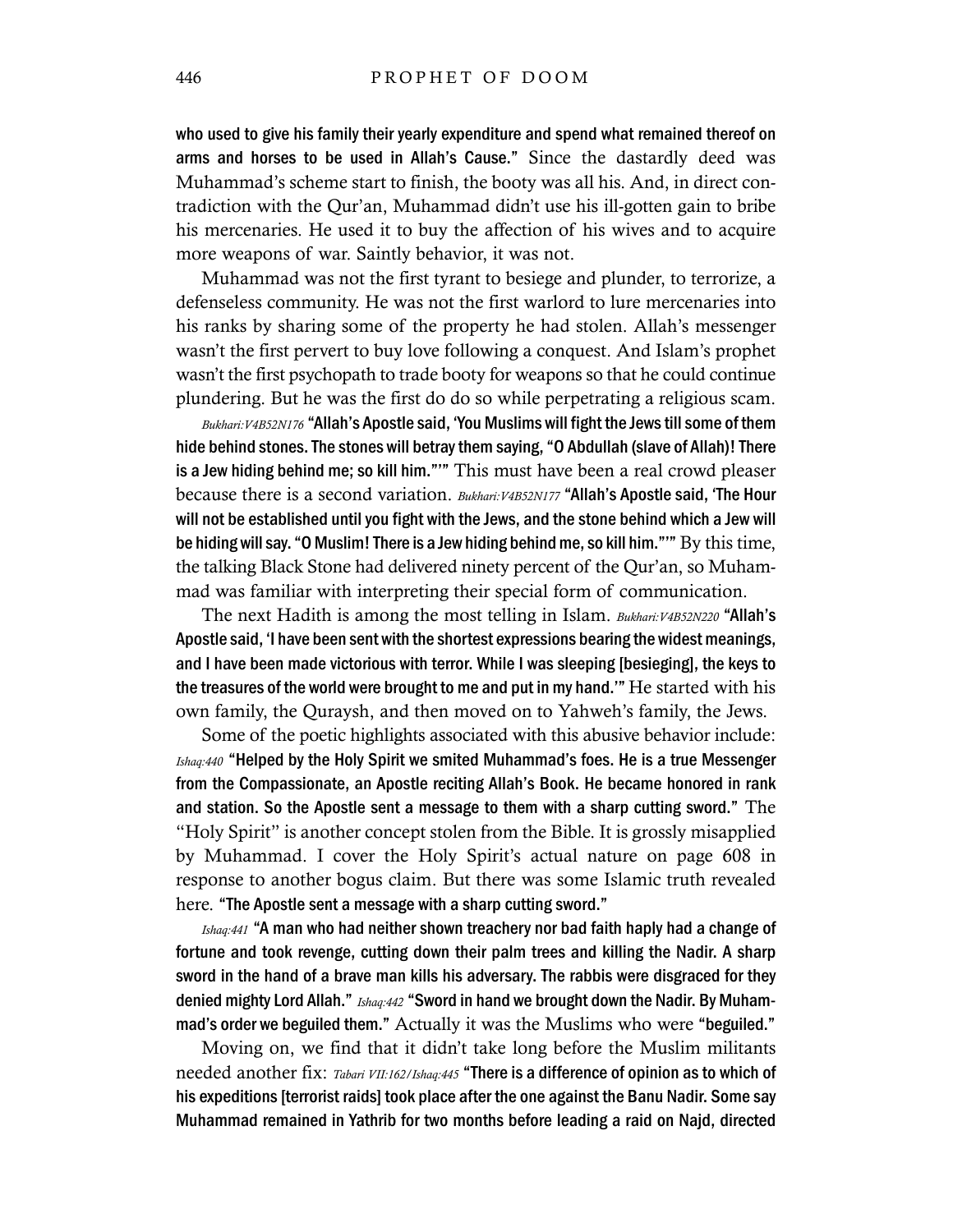against the Banu Muharib and Tha'labah. As the armies approached one another, no fighting took place, because our army was afraid of theirs." Allah's killer angels must have been preoccupied. This also suggests that the Nadir Jews were unarmed.

The Sira and Ta'rikh say: *Tabari VII:162/Ishaq:445* "The rules of the Prayer of Fear were revealed during this raid. [And confirmed in surah 4:102] The Messenger of Allah divided the Companions into two groups; one stood facing the enemy while the other stood behind the Prophet. He magnified Allah by shouting 'Allahu Akbar.' Then he and those behind him performed a rak'ah and prostrated themselves." Magnifying Allah is "The Prayer of Fear"—how appropriate for a terrorist dogma. According to the Hadith, "The Prayer of Fear" is comprised of shouting: "Allahu Akbar!"—"Allah is Greatest!"

Greater than whom is the obvious question. Greater than Ar-Rahman? Greater than Hubal, Al-Lat, Al-Uzza, or Manat? Or does Allah want to be greater than Yahweh? And while you might think that I'm poking fun, I'm not. This is a lose-lose game for Islam. If Allah is claiming to be the greatest pagan god, Islam is a farce. And Allah cannot be greater than Yahweh because he claimed to be the Ilah of Abraham and the author of the Torah and Gospels.

*"Allahu Akbar!"* is the war chant of Islamic terrorists everywhere, even today. The fact it's called "The Prayer of Fear" reveals the doctrine's purpose.

Islamic dictionaries translate "Allahu Akbar" as "Allah is Greater, Greatest, or Most Great." Yet contemporary Muslim apologists would prefer you to believe that it means "God is Great." Those who profit from imposing Islam recognize that exposing such truth would devastate their power base. So they willfully and knowingly contradict Allah and Muhammad, the Qur'an and Sunnah, to protect what they covet. Since so much is at stake, let's examine Islam's most telling and most frequently quoted slogan in context. While out on a terrorist raid: "The Prophet magnified Allah by shouting 'Allahu Akbar.'" To "magnify" is to make bigger or greater. Yet God is infinate. Yahweh cannot be magnified or be made greater. But a *man* can be magnified, and so can Satan.

The only scenario in which Islam's most important slogan makes sense is as follows: Muhammad created Allah's persona. A rock idol became his alter ego. But it was worse than that. Muhammad was possessed, selling his soul to the Devil. He spoke on Lucifer's behalf. The fallen angel masqueraded as Gabriel and inspired much of the Qur'an. Insecure and insignificant, deceitful, evil, and covetous, they needed to be feared and to be magnified.

In the overall scope of things, this next Tradition is of little consequence. Yet, in its own way, it helps establish the relationship between the true nature of Islam and the behavior of Muslims. *Tabari VII:164* "We went out with the Messenger on a raid to Dhat Riqa in the neighborhood of Nakhl. At one point, a Muslim killed a polytheist woman. When Muhammad was on his way back to Yathrib, her husband swore he would not rest until he had wrought bloodshed among the Prophet's Companions. He followed our tracks. Muhammad set up guards at night, an Ansar and an Emigrant.… The woman's husband saw them and shot an arrow. The Ansari pulled it out, put it down, and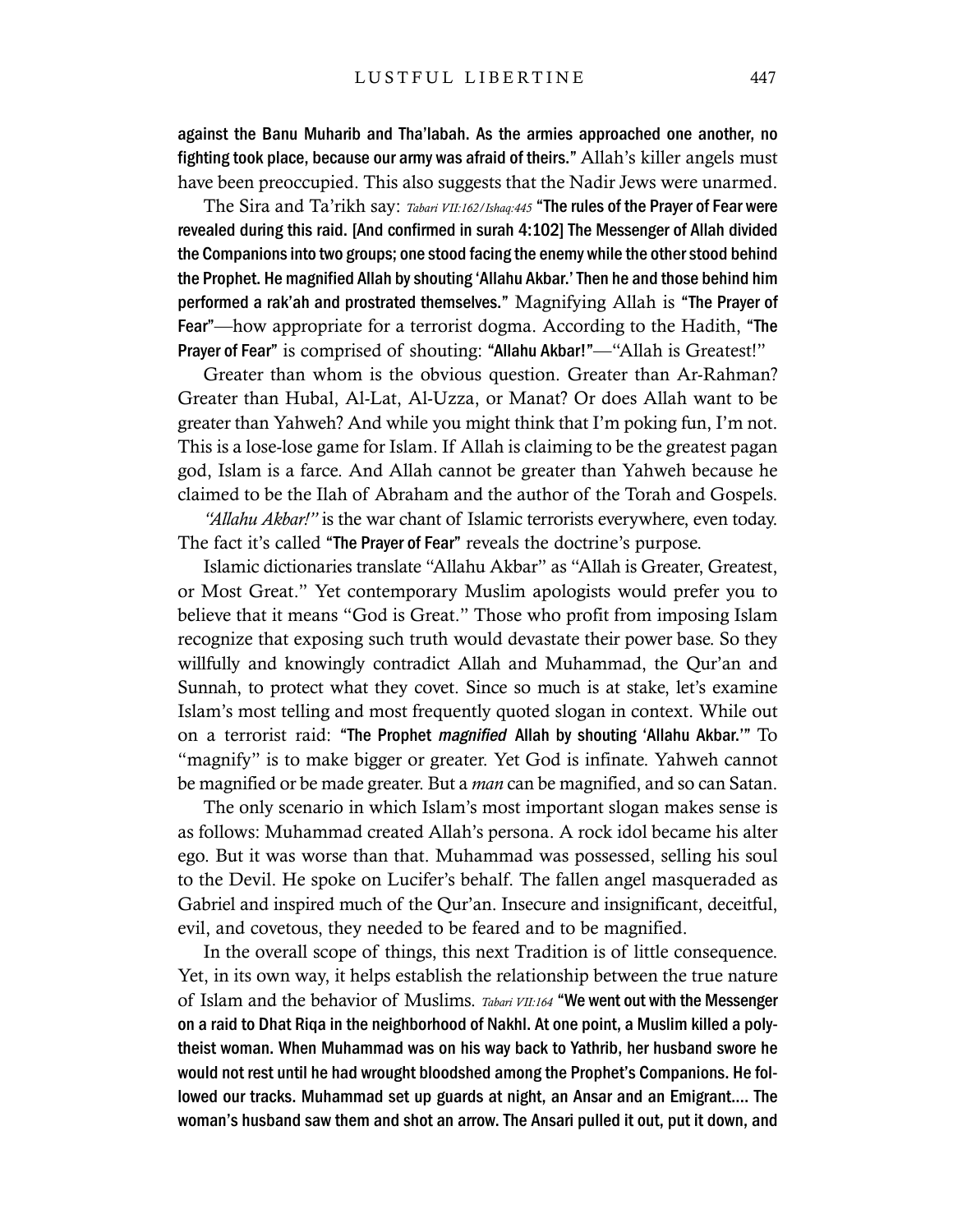remained standing in prayer. The man shot a second and third arrow at him, but exactly the same thing happened. Finally the Ansari, after bowing and prostrating himself, woke his companion. 'Sit up. I have been wounded.' The Emigrant leapt to his feet. When the woman's husband saw the two of them there, he fled. Then the Emigrant, seeing the Ansari's bloodstained condition, exclaimed, 'Allah Almighty! Why didn't you wake me the first time he shot you?' 'I was in the middle of reciting a Surah and I did not want to stop without finishing it.'" Islam precludes rational thought and behavior.

After murdering one man's wife, Muhammad added a sixth to his harem. *Tabari VII:167* "The Messenger married Umm Salamah. In this year also, the Prophet commanded Zayd bin Thabit to study the Book of the Jews, saying, 'I fear that they may change my Book.' In this year the polytheists were in charge of the Meccan Pilgrimage." These three sentences end year four of the Islamic Era. An overly-sexed prophet comes within one of having a different girl for every night of the week. Then the prophetic imposter called the Bible his book, rather than Allah's, and said that he was afraid the Jews would change it. Muhammad may, therefore, have been so delusional that he thought these local Jews would alter Scripture to foil him. Or he was so deviously deceitful, he needed more scripture than the Jews were willing to sell. So he asked Zayd to study the "Book" as a source of future Qur'an revelations. And he did just that. I'll give you one guess as to who Muslims, via their Hadith, claim was responsible for collecting the Qur'an's surahs into a book. Then, proving that Islam was just regurgitated paganism, the Pilgrimage, or Hajj, was in the hands of the polytheists.

**☆ ☆ ☆ ☆** 

Opening Volume VIII of Tabari's History, *The Victory of Islam*, we are confronted by an editor's note. Rather somber in tone, it reveals that years five through eight of the Islamic Era were ugly. We discover: "The religion embodied in the Qur'an changed dramatically. Mecca capitulated. Medina became a purely Muslim polity. The last remaining Jewish tribe was annihilated. Internal Arab opposition from the 'hypocrites,' disintegrated. In short, although Muhammad had begun the period as a local phenomenon, by the end he was King of Arabia."

But some things remained the same. If six wives were good, seven were better. *Tabari VIII:1* "In this year the Messenger married Zaynab bt. Jahsh [a first cousin]." But it wasn't as simple as all of that. The story that follows may be more shocking than pedophilia—and that's because Allah wallows in it.

It begins with our hero stumbling into the home of his adopted son Zyad. "Allah's Messenger came to the house of Zayd bin [son of] Muhammad. Perhaps the Messenger missed him at that moment. Zaynab, Zayd's wife, rose to meet him. Because she was dressed only in a shift, the Holy Prophet turned away from her. She said: 'He is not here. Come in, you are as dear to me as my father and mother!' Muhammad refused to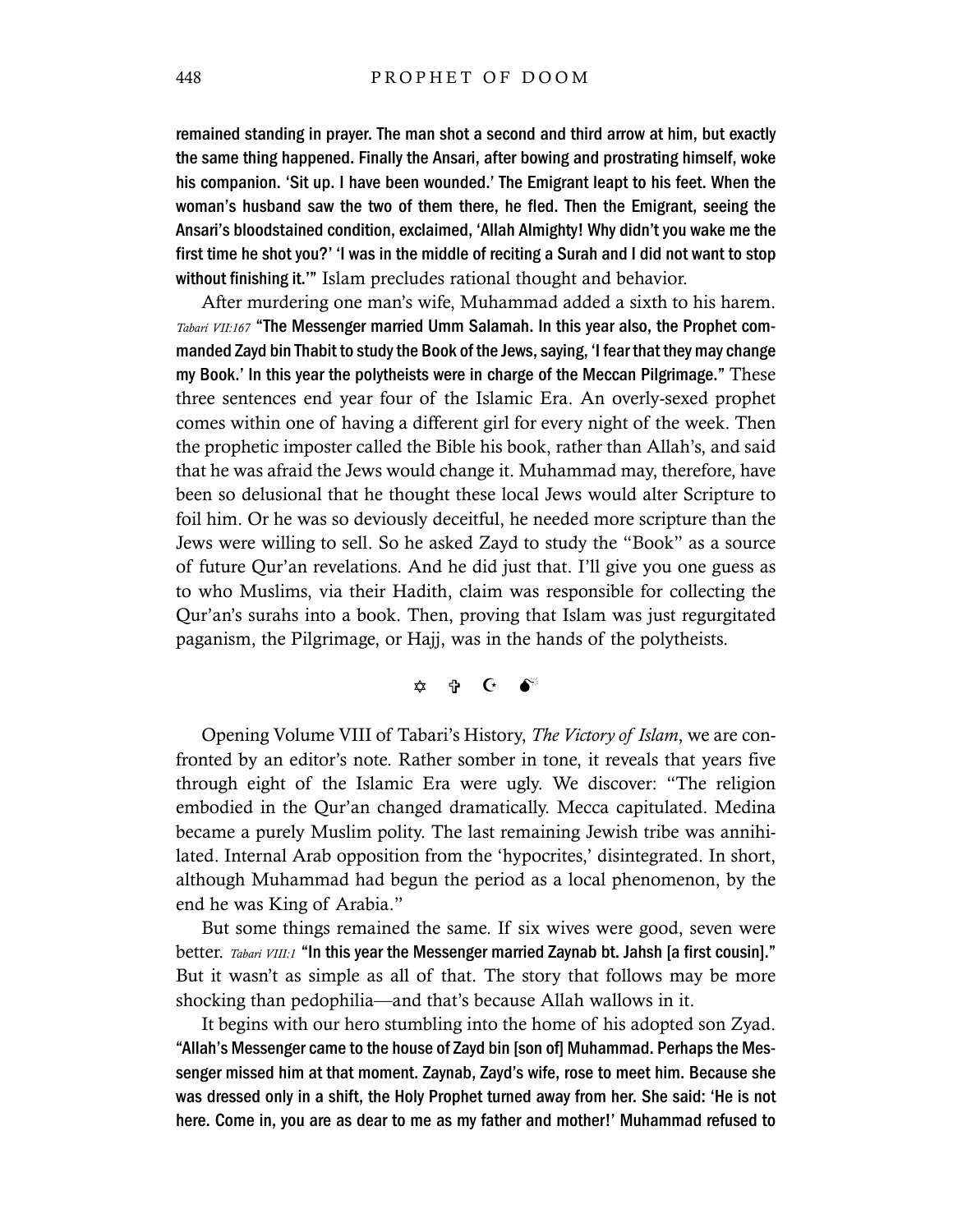enter. Zaynab had dressed in haste when she heard that the Prophet was at her door. She jumped up eagerly and excited the admiration of Allah's Messenger, so that he turned away murmuring something that could scarcely be understood. However, he did say overtly, 'Glory be to Allah Almighty, who causes hearts to turn!'" (That, of course, would make Allah the god of lust, better known as Lucifer.)

Since the Islamic Era dawned with pedophilia, it should be no surprise that our lustful libertine has migrated to the verge of incest. The same man who asked his son Ali to serve as bait for Arab swordsmen in Mecca and for a Jewish rock roller in Medina now sends his other son, Zayd, off on a terrorist raid so that he might excitedly admire his daughter-in-law. Glory be.

*Tabari VIII:2* "When Zayd came home Zaynab told him that Muhammad had come. Zayd said, 'Why didn't you ask him to come in?' Zaynab replied, 'I asked him but he refused.' 'Did he say anything?' 'Glory be to Allah Almighty, who causes hearts to turn!' So Zayd went to Muhammad. 'Prophet, I have heard that you came to my house. Why didn't you go in? [Dad,] Perhaps Zaynab has excited your admiration, so I will leave her.'"

*Tabari VIII:3* "Zayd left her, and she became free. While the Messenger of Allah was talking with Aisha, a fainting overcame him. When he was released from it, he smiled and said, 'Who will go to Zaynab to tell her the good news? Allah has married her to me.'" Gods like that can only be found buried in Arabian rock piles. "Then the Holy Prophet recited [Qur'an 33] to the end of the passage. Aisha said, 'I became very uneasy because of what we heard about her beauty and another thing, the loftiest of matters—what Allah had done for her by personally giving her to him in marriage. I said that she would boast of it over us.'" The victim of prophetic pedophilia had become so insecure, she was jealous of the object of inspired incest. This isn't a very attractive picture.

Before we peek into the 33rd surah to see why the god of Islam authorized his lone prophet to indulge in this kind of immorality, let's examine a second Hadith. Incest is a serious offense. If Allah's lone conduit was guilty of such a crime, he became worthy of condemnation, not admiration. *Tabari VIII:4* "One day Muhammad went out looking for Zayd. Now there was a covering of haircloth over the doorway, but the wind had lifted the covering so that the doorway was uncovered. Zaynab was in her chamber, undressed, and admiration for her entered the heart of the Prophet. After that Allah made her unattractive to Zayd.'"

Now that we have exposed Zaynab and confirmed that the motive was lust, it's time to expose Allah and the nature of Muhammad's situational scriptures. While the 33<sup>rd</sup> surah, called "The Confederates," isn't the Qur'an's most lethal, it is the most vulgar. *033.001* "Prophet (Muhammad)! Fear Allah, and do not obey the Disbelievers and Hypocrites: Lo! Allah is Knower, Wise." A second translation says: "Prophet! Be careful of Allah and do not comply with the unbelievers and hypocrites." Allah is condemning "hypocrites,"—the same people Muhammad has been assailing for being peaceful and disobedient Muslims. But in the context of this story on incest, it's lunacy for him to do so. Our boy was committing pedophilia while lusting for incest and Allah had the nerve to call his critics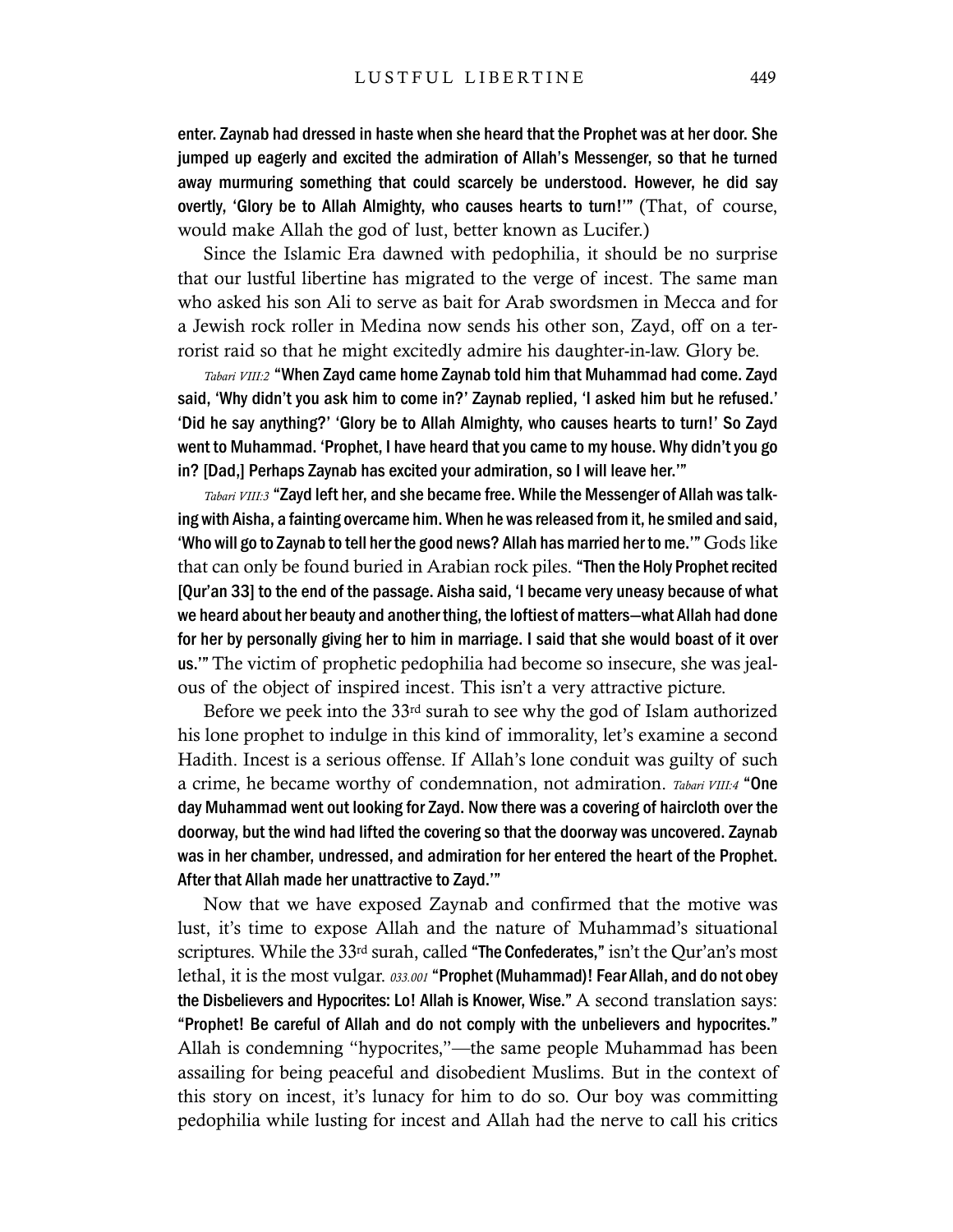hypocrites! The greatest hypocrite who ever lived prevailed by projecting his own faults on those with the good sense to question his scandalous lifestyle.

*033.002* "Follow that which comes to you by inspiration from your Lord: for Allah is well acquainted with (all) that you do." The last Hadith said that while engaged in pedophilia with Aisha, the prophet was inspired to commit incest with Zaynab. If you were wavering on whether the Qur'an was divine revelation or simply situational scriptures, you have just been given a rather poignant clue. Imagine the preposterousness of God jotting down and then endorsing a specific incident of prophet immorality before creating the universe and then handing such rubbish down to a pirate as his final revelation to mankind. Yet that is precisely what must have happened if Islam is to be believed.

*033.003* "And put your trust in Allah; enough is Allah as a disposer of affairs. Allah has not made for any man two hearts in his body: nor has He made your wives whom you divorce your mothers: nor has He made your adopted sons your sons. Such is (only) your (manner of) speech by your mouths. But Allah tells the Truth, and He shows the (right) Way." Endorsing incest is sticky business. So that we aren't too rash in our condemnation, let's give the Islamic god another chance: "Allah hath not assigned unto any man two hearts within his body, nor hath He made your wives whom ye declare your mothers, nor hath He made those whom ye claim (to be your sons) your sons. This is but a saying of your mouths. But Allah saith the truth and He showeth the way." That translation wasn't any better.

A third and fourth translation serve to confirm my original theory of child abuse stemming from Muhammad's mother having abandoned him. If this occurred it would explain why he craved women, why he mistreated them, and why he saw them fulfilling maternal roles. "Allah has not made for any man two hearts within him; nor has He made your wives who you liken to your mother, nor has He made those whom you assert to be your sons your real sons..." And: "...your wives whom you declare to be like your mother, your real mother..."

Next, the dark spirit of Islam demeans adoption to satiate Muhammad's cravings. *033.005* "Call them by (the names of) their fathers: that is juster in the sight of Allah. But if ye know not their father's (names, call them) your brothers in faith, or your slaves. But there is no blame on you if ye make a mistake therein. (What counts is) the intention of your heart: and Allah is Oft-Returning, Most Merciful."

This pretence of scripture continues to wallow in the muck of Muhammad's troubled mind. *033.006* "The Prophet has a greater claim on the faithful than they have on themselves, and his wives are their mothers. And the possessors of relationship have the better claim in the ordinance of Allah to inheritance, one with respect to another, than (other) believers, and (than) those who have fled: nevertheless do what is just to your closest friends: This is written in the Book." Let me take a whack at interpreting this for you. A fifty-seven year-old man in bed with a twelve year-old girl just told us that his god, a pagan rock idol, inspired him to say that he has first dibs on anyone and anything he covets. Then he says that his claim to inheriting the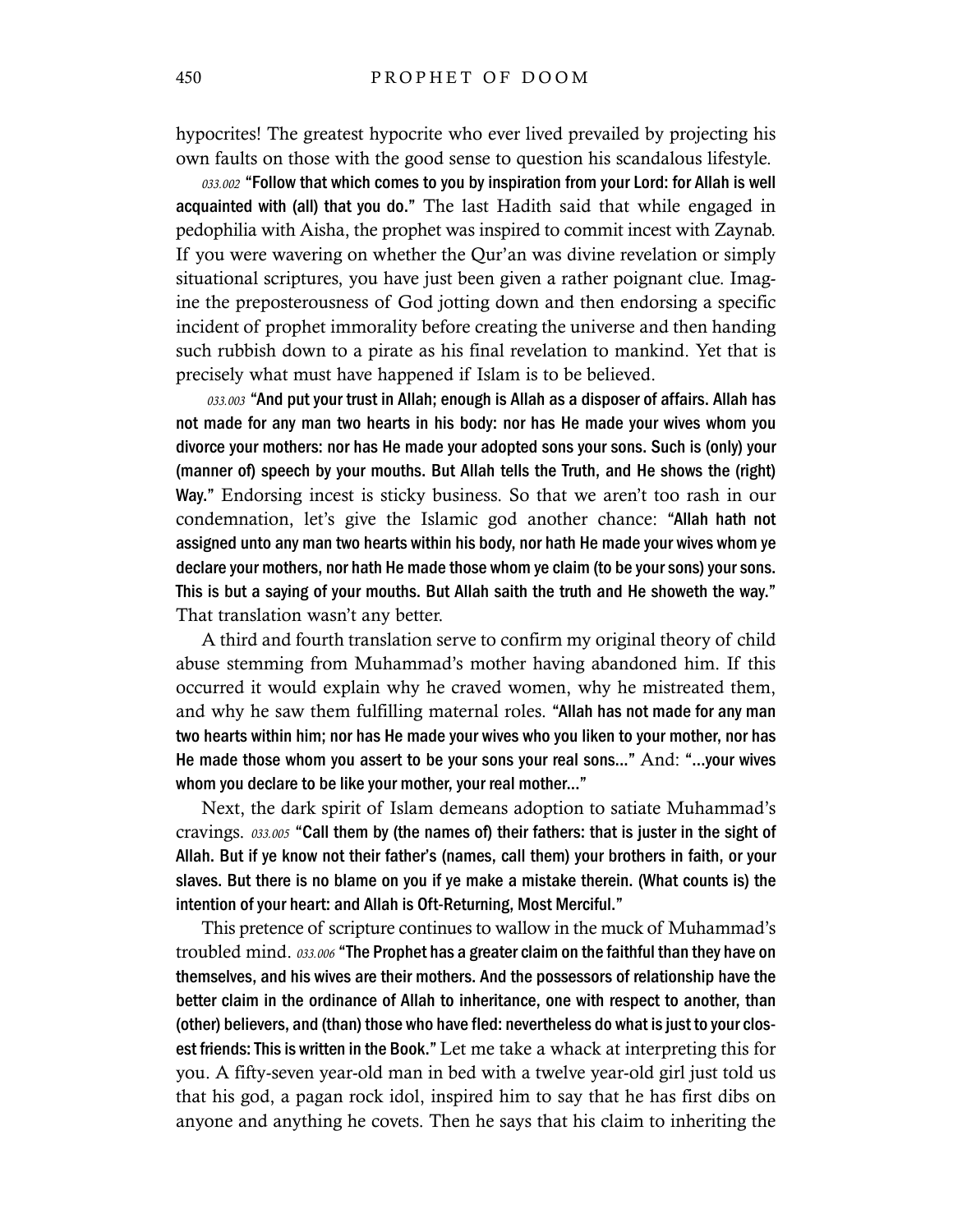Ka'aba Inc. is superior to others. But to assure that the Meccan Muslims would continue supporting him, he says that they are next in line. What makes this so damning is that the justification is alleged to be scriptural. It's the heavenly endorsement of the Profitable Prophet Plan—the means to steal power, sex, and money.

Islam is a paper-thin scam. It was perpetrated to satisfy Muhammad's insecurity. *Bukhari:V8B78N628* "The Prophet was holding Umar's hand. 'O Allah's Apostle! You are dearer to me than everything except my own self.' The Prophet said, 'No, by Him in Whose Hand my soul is, you will not have faith till I am dearer to you than your own self.' Then Umar said, 'However, now, by Allah, you are dearer to me than my own self.' The Prophet said, 'Now, Umar, you are a believer.'" That was all there was to Islam.

But so that it wouldn't be obvious to the unthinking, Muhammad confounded them with: *033.007* "And remember We took from the prophets their covenant: As from thee: from Noah, Abraham, Moses, and Jesus: We took from them a solemn covenant: That (Allah) may question the (custodians) of Truth concerning the Truth they (were charged with): And He has prepared for the Unbelievers a grievous Penalty." A second translation reads: "That He may ask the loyal of their loyalty. And He hath prepared a painful doom for the unbelievers." Even with the parenthetical explanations added by the translators, it's senseless. "Covenants" are reciprocal agreements; they can't be taken. And why lash out at unbelievers? What have they done?

If I'm right, what's really happening here is that Muhammad made a deal with the Devil. Satan promised him power, sex, and money. But Lucifer wanted something in return—Islam—a doctrine founded on deceit, death, and damnation. He wanted to be worshiped as God. (Not loved, by the way, which is why Islamic "worship" is comprised entirely of obligatory duties and prostrations.) And knowing that there was a real God, Lucifer wanted Yahweh's chosen people abused and their scriptures assailed. Then he wanted Muhammad to attack Christ, revealing scripture that placed the Messiah beneath him. And from what I can tell, they both got what they bargained for.

But the Demonic Covenant, the Religion of fools, by fools, and for fools, was too foolish to remember what had happened one battle to the next. So now we're told that the Badr victory was due to a hurricane. *033.009* "O ye who believe! Remember the Grace of Allah on you when there came down an army. But We sent against them a hurricane and forces that ye saw not: but Allah sees all that ye do. Behold! They came on from above and from below you, and eyes became dim and hearts gaped up to the throats, stupefied with terror, and ye imagined various vain thoughts about Allah!" The deceitful duo is protesting: "I know you couldn't see the angels, and a hurricane in Arabia is pushing it, but trust me on this, they were there all the same. Sure, it seems laughable, causing you to think various vain thoughts about Allah, but you just gotta believe us. Otherwise, how am I going to justify stealing your money, mind, soul, and freedom?"

In a related Hadith: *Bukhari:V8B75N417* "Allah's Messenger said, 'Allah has some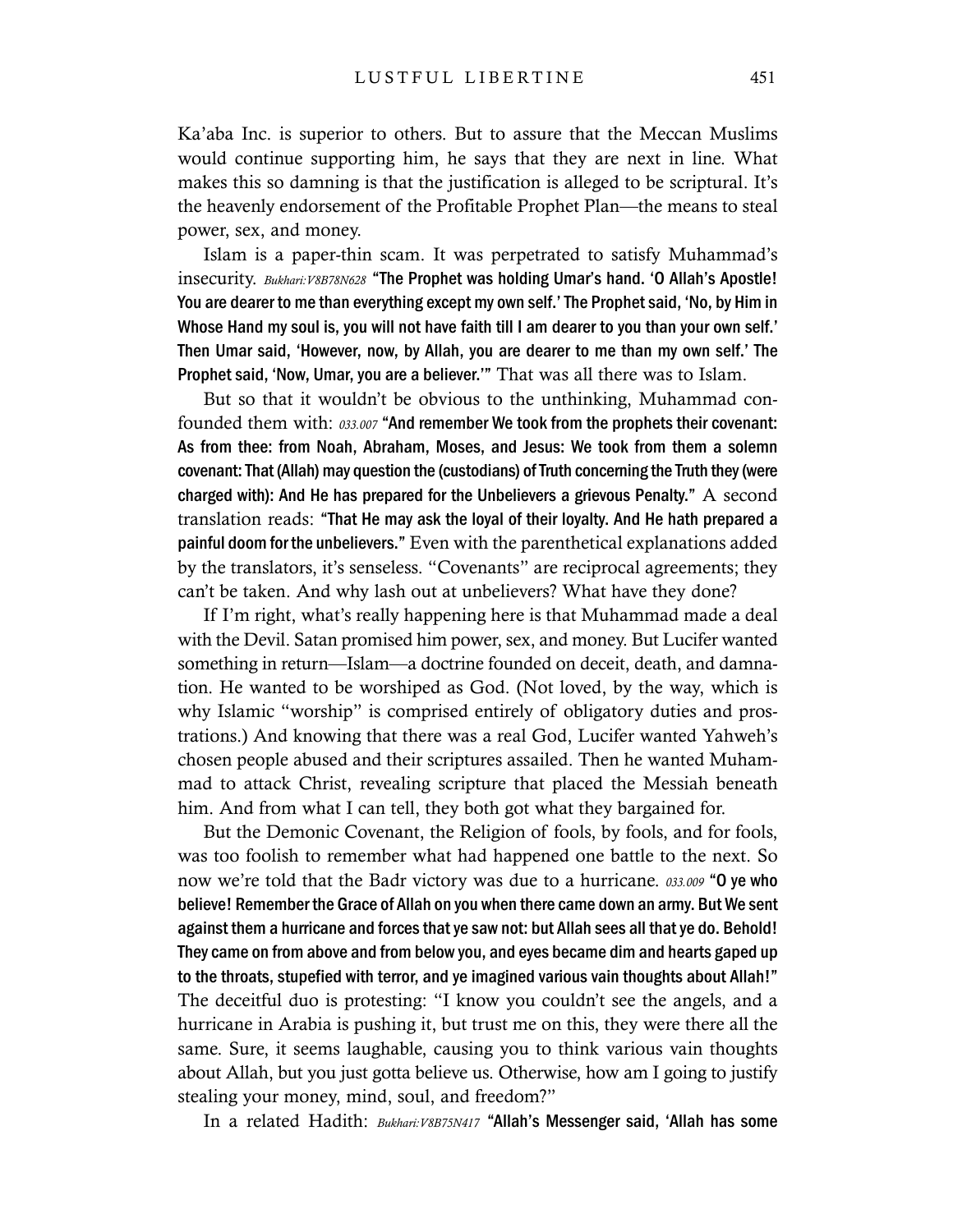angels who look for those who think about Allah while they're out [fighting] and they encircle them with their wings. Allah [who hears all] asks these angels, 'What do my slaves say?' The angels reply, 'Allahu Akbar!' Allah [who sees all] asks, 'Can they see Me?' The angels answer, 'No. They can't see you.' Allah [who knows all] says, 'How would it have been if they had seen Me?' 'If they had seen You [one spirit said to another] they would have worshiped you more.' Allah [who created the largest brothel] asks, 'What do they desire?' 'They ask for your Paradise.' 'Have they seen it?' 'No. But if they had they would covet it all the more.' 'What do they fear?' 'Hell Fire.' 'Have they seen it?' 'No. If they had seen it they would flee it with extreme fear.' Allah said, 'I will not reduce every Companion to misery.'" Lucifer knows that fear is more compelling than lust. That is why his brothel is described in five surahs and hell's torments are threatened 1,000 times.

Moving on with our romp through Muhammad's personal scriptures, we learn that even the militants were aghast. *033.011* "In that situation the Believers were sorely tried and shaken as by a tremendous shaking. And behold! The Hypocrites and those in whose hearts is a disease said: 'Allah and His Messenger promised us nothing but delusion!' Or… "Allah and His Messenger promised only to deceive us." The bad Muslims, or hypocrites, are now "diseased" because they had the common sense and courage to say that Muhammad's mutterings were deceptive. In Islam, morality is a sickness. Sanity is a disease.

Returning to Uhud, the prophet reveals: *033.013* "Behold! A party among them said: 'Men of Yathrib! You cannot stand (the attack); therefore go back!' And a band of them asked for leave of the Prophet, saying, 'Our houses are bare and exposed,' though they were not exposed. They intended nothing but to run away. If the enemy [Meccan merchants] had entered from all sides [of Yathrib] and had they been exhorted to treachery, they would have committed it, and they would not have hesitated." In Islam, peace is treachery. Everything is upside down.

Next, our tattered hero uses the Pledge of Aqabah, the oath of war that preceded the Hijrah, to condemn peaceful Muslims: *033.014* "And yet they had already covenanted with Allah not to turn their backs, and a covenant with Allah must be answered." At the Pledge of Aqabah, allegiance was sworn to Muhammad, not Allah. The first Muslims said it was an "oath to wage war against all mankind."

In a second translation: "And verily they had already sworn to Allah that they would not turn their backs (to a foe). An oath to Allah must be adhered to. Say: 'Running away will not profit you if you are running away from death or slaughter; and even if (you escape), no more than a brief (respite) will you be allowed!'" This verse is so devastating to the "peaceful myth" of Islam, it deserves a third look: "Say: Flight will not avail you if you flee from death, killing, or slaughter. In that case you will not be allowed to enjoy yourselves but a little while. Say, 'Who will screen you, saving you from Allah if he intends to harm and injure you?'"

This sounds like Stalin's command at the battle of Stalingrad. He ordered his comrades to eliminate any Russian who fled from death, killing, or slaughter. There were as many guns pointed at their backs as there were in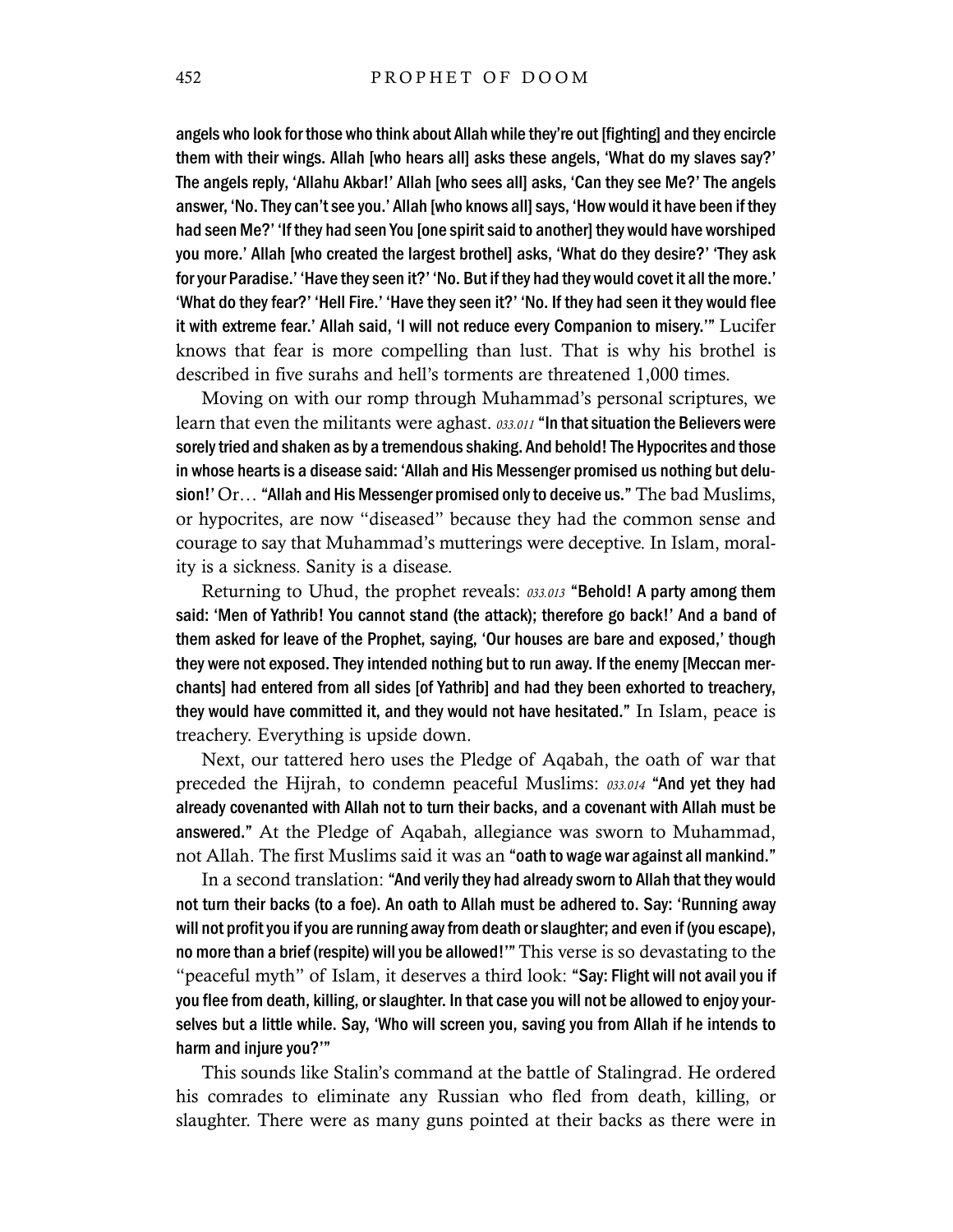their faces. Muhammad and Allah are saying the same thing to their comrades. "If you don't fight to the death for us, we will kill you ourselves." And throughout time good Muslims have done just that. They have slaughtered millions more bad Muslims than they have good infidels.

Pacifists really annoyed Islam's war god. *033.018* "Verily Allah already knows those among you who keep back and those who say to their brethren, 'Come along to us,' but come not to the fight in the stress of battle except for just a little while. Being covetous and niggardly with respect to you; but when fear comes, you will see them looking to you, their eyes rolling like one swooning because of death. But when the fear is gone they smite you with sharp tongues, covetous of goods, in their greed for wealth (from the spoil). Such men have no faith, and so Allah has made their deeds of none effect: and that is easy for Allah." Bad Muslims pretend to go along with the program but when the going gets tough, they don't fight; they faint. They only want the booty. So Allah will nullify their deeds sending every peaceful Muslim to hell.

The devilish duet consistently defines "bad Muslims" as nonviolent. *033.020* "They...wish the allied clans were (wandering) in the desert among the Bedouins. But if they were in your midst, they would only battle or fight with them for moment."

The next verse is among the most important in Islam. It makes every word in the Hadith relevant. *033.021* "You have in (Muhammad) the Messenger of Allah a beautiful pattern of conduct for any one to follow." Islamic terrorists the world over are doing just that. They are following the "beautiful pattern of conduct" established by Muhammad. They are simply following his example, heeding Allah's advice.

Other translations read: *033.021* "Verily in the Messenger of Allah you have a good example for him who looks unto Allah and the Last Day." Or: "Certainly you have in the Messenger of Allah an excellent prototype..." And: "You have indeed a noble paradigm [archetype, exemplar, standard, or role model] to follow in Allah's Apostle." The Hadith agrees with Allah's assessment. *BukhariV7B63N1891* "Indeed in the Apostle of Allah you have a good example to follow."

Reading the Ishaq, Tabari, Bukhari, and Muslim Hadith Collections is essential because Allah told Muslims to follow Muhammad's example. Yet the behavior recorded in these books is criminal. They say that Muhammad was incestuous, a pedophile, pirate, liar, thief, sexual libertine, rapist, sadist, sexist, assassin, kidnapper, slave trader, racist and war-mongering terrorist. He got his jollies slaughtering all who didn't capitulate. So following his example would make one a very bad person.

If you think the world needs more people like Muhammad, then let Muslims build more mosques. And while we're at it, let's continue to transfer a billion dollars a day into the coffers of those who manufacture men in the mold of Muhammad. Just think of what a wonderful world it would be.

I'm going to skip over the next seven verses of the  $33<sup>rd</sup>$  surah, called the "Allied Troops." They speak of atrocities yet to come. Another battle must be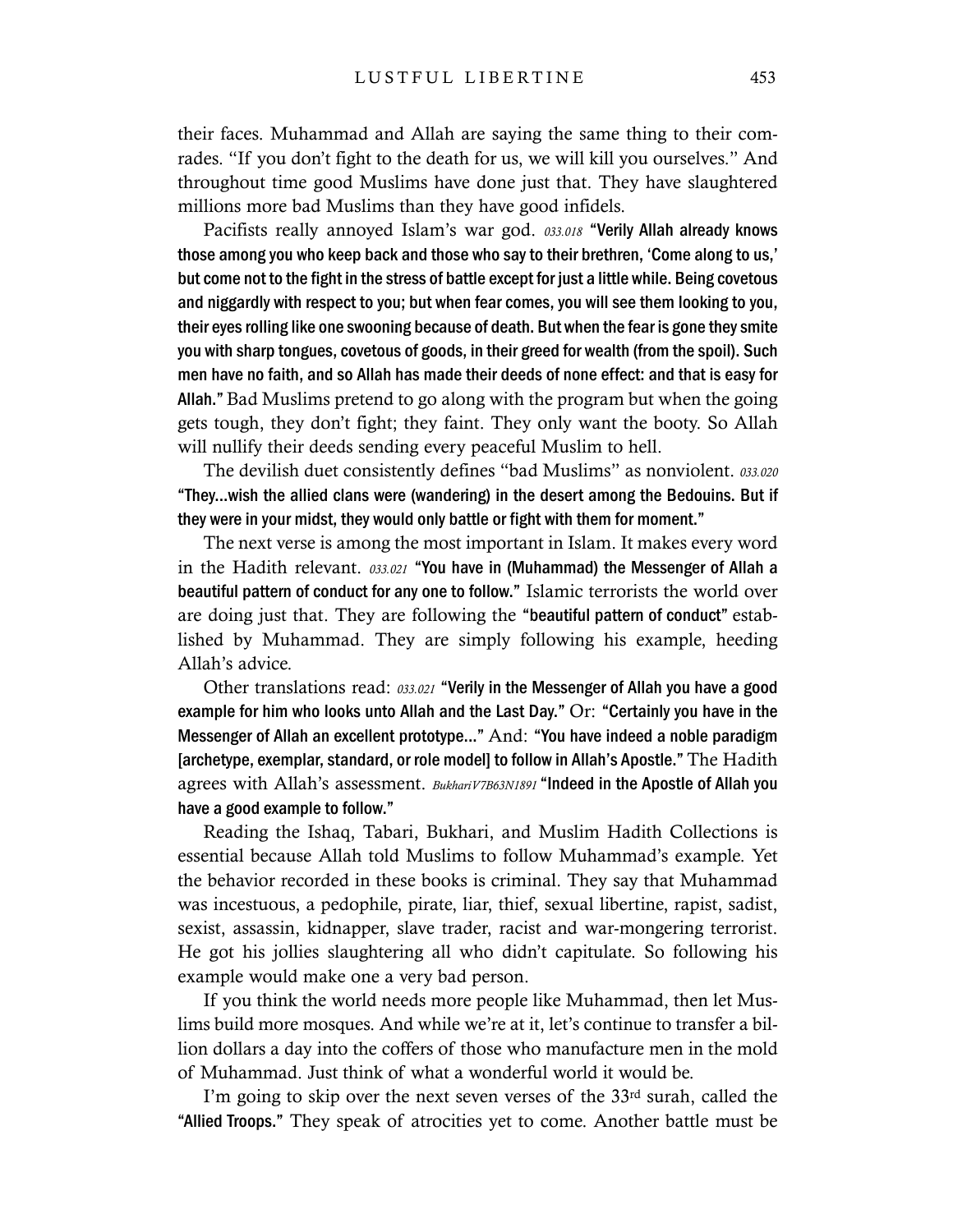fought with the Arabs, and another Jewish settlement must be annihilated, before we are ready to hear Allah's justification.

But you need to know that the transition I have omitted (for now) is the worst in the Qur'an. Satan segues from genocide to lust without a single intervening verse. It's proof that the Qur'an was composed by a lesser life form. While we will review these passages later, the 26th and 27th verses of the 33<sup>rd</sup> surah are the most heinous in the Qur'an. They speak of horrific terror, Holocaust style genocide, grand larceny, and selling women and children into slavery. Then without missing a beat, Allah speaks to Muhammad about his playthings, his wives and consorts, and their glittering adornments: *033.028* "O Prophet, say to your wives and consorts: 'If you desire this world's life and its glittering adornment, then come! I will provide them for your enjoyment and set you free in a handsome manner. And if you desire Allah and His Messenger and the latter abode, then lo! Allah hath prepared for the good-doers an immense reward." It's hard to tell if the prophet wasn't desirable and was thus trying to buy sex or if he wanted to bribe his consorts into leaving so that he could collect a fresh batch.

Aisha explains: *BukhariV7B63N188* "The Prophet gave us the option (to remain with him or to be divorced) and we selected Allah and His Apostle." Even when it came to sex, Allah and his Apostle were inseparable. It's another important clue.

The addition of Zaynab and her exotic charms to the prophet's lair stirred up a hornet's nest and caused dissention in the ranks. So the unbridled pervert had his "god" warn the remainder of his sex toys: *033.030* "O Consorts of the Prophet! If any of you are guilty of unseemly conduct, shamelessness, or lewdness, the punishment will be doubled, and that is easy for Allah. But any of you that is devout, obedient, and submissive in the service to Allah and His Messenger, and does good, to her shall We grant her reward twice. We have prepared for her a generously rich provision."

When situational scriptures focus on murdering neighbors, stealing property, and sexual submissiveness, we have a problem. Good and bad Muslims alike have read these "scriptures" for 1400 years, and yet they seem oblivious to the fact they are ungodly. Therefore, one of only two conclusions can be drawn. Either Islam has corrupted souls and corroded minds to the point that Muslims can no longer reason, or the sword of Islam has prevented them from acting rationally. But either way, unless we free Muslims from Islam and establish in its stead a credible educational curriculum, there is no hope. Tyranny and terror will march on for benefit of cleric and king.

Under the pretense of Qur'an revelation, Muhammad lectured his wives and put down the revolt that emanated from his incestuous act. *033.032* "O Consorts of the Prophet! You are not like any of the (other) women. Fear and keep your duty, lest one in whose heart is a disease should be moved with desire. Stay quietly in your apartment. Make not a dazzling display like that of the former times of Ignorance. Perform the devotion, pay the zakat; and obey Allah and His Messenger. And Allah wishes to cleanse you with a thorough cleansing. And bear in mind that which is recited in your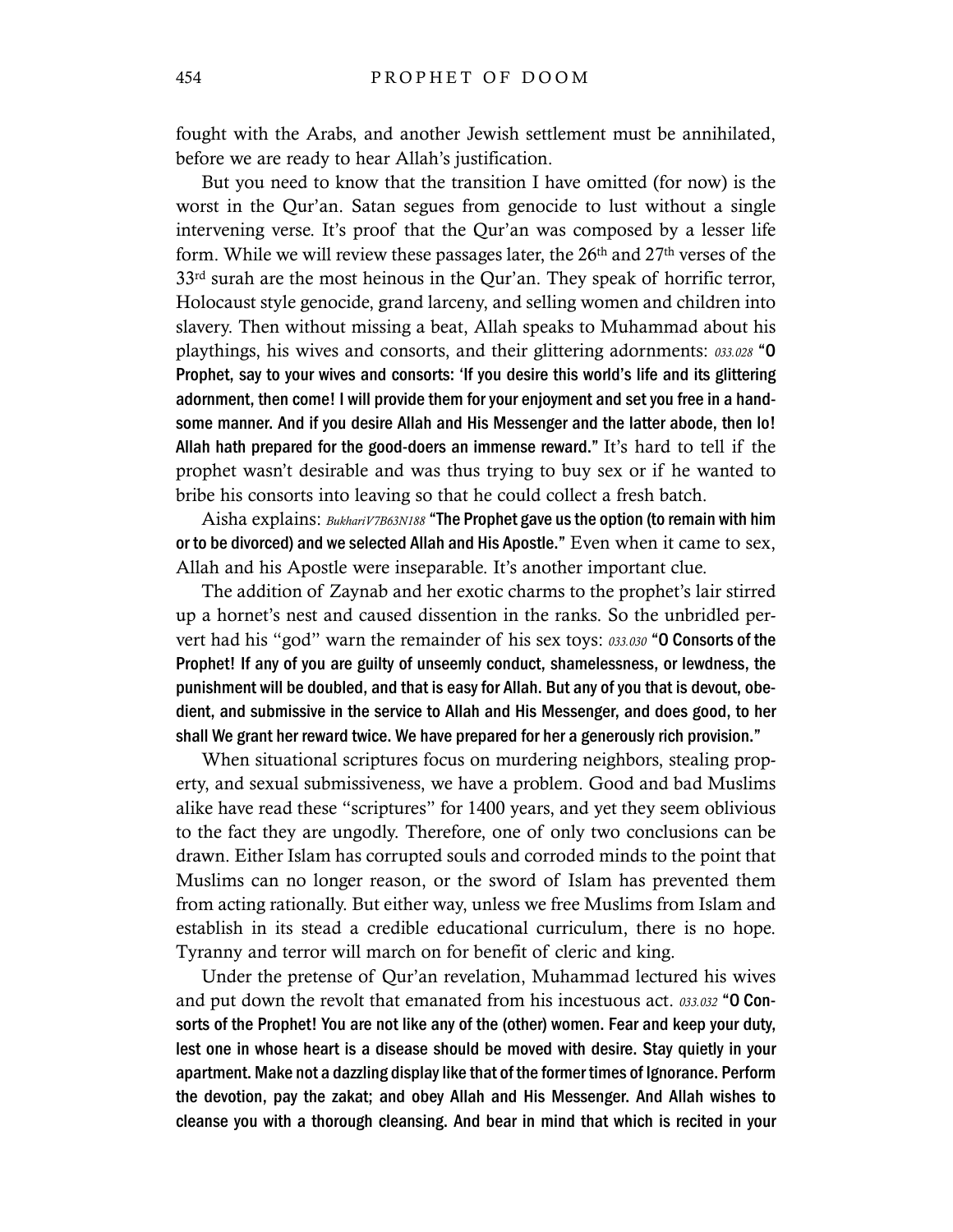houses of the revelations of Allah and the wisdom." It's hard to believe that anyone thinks these self-serving words are scripture.

His harem in check, we find Muhammad confirming the central message of Islam: surrender, submit, obey, and pay. *033.035* "Lo! Men who surrender, and women who submit, and who believe and obey…who are humble, and pay the tax, and men who fast and guard their modesty and private parts—Allah hath prepared for them forgiveness and a vast reward." While forgiveness sounds religious, contemplate what one might be forgiven for doing. Allah has condoned every perverse act known to man. And while we're poking holes, ponder why a doctrine built on predestination rather than choice would even bother with forgiveness.

By way of example: *033.036* "It is not fitting for a Muslim man or woman to have any choice in their affairs when a matter has been decided for them by Allah and His Messenger. They have no option. If any one disobeys Allah and His Messenger, he is indeed on a wrong Path." That was a wonderful explanation of Muhammad's motivation for implementing Islam. And it coincides perfectly with Hitler's motivation for implementing Nazism.

Now that Allah has reconfirmed that Islam is devoid of choice, merely a doctrine of submission, it's time for another situational scripture condoning incest—the marriage of a father to his daughter-in-law. Muhammad's Muslims knew it was wrong, and they were assailing their dictator. So the tyrant said his spirit friend revealed a verse which I'm going to leave in "King James" English so that you might appreciate its religious flair. (As an interesting aside, I was curious as to how long ago the "thee and thou" translation was made so as to determine if using 400-year-old English was reasonable or just another Islamic deception. The first Qur'an I opened said that it was completed courtesy of a 1419 A.H. endowment. That's the year 2041 A.D.) *033.037* "Behold! Thou didst say to one who had received the grace of Allah and thy favor: 'Retain thou thy wife, and fear Allah.' But thou didst hide in thy mind and thy heart that which Allah was about to make manifest: thou didst fear the people, but it is more fitting that thou shouldst fear Allah. Then when Zayd had dissolved (his marriage) with her, with the necessary (formality), We gave her to thee, joining her in marriage to thee: in order that there may be no difficulty or sin for the Believers in the wives of their adopted sons, when the latter have dissolved with the necessary (formality) (their marriage) with them. And Allah's command must be fulfilled." The odds against our Creator approving incest are incalculable.

Not finished indicting himself, Satan now claims that incest is an ordained *duty*, that all messengers are scumbags, and that old societal values are passé. *033.038* "There can be no difficulty, harm, or reproach to the Prophet in doing what Allah has ordained to him as a duty. It was the practice (approved) of Allah amongst those of old that have passed away. And the commandment of Allah is a decree determined. (It is the practice of those) who deliver the Messages of Allah, and fear Him. Allah keeps good account. Muhammad is not the father of any of your men, but (he is) the Messenger of Allah, and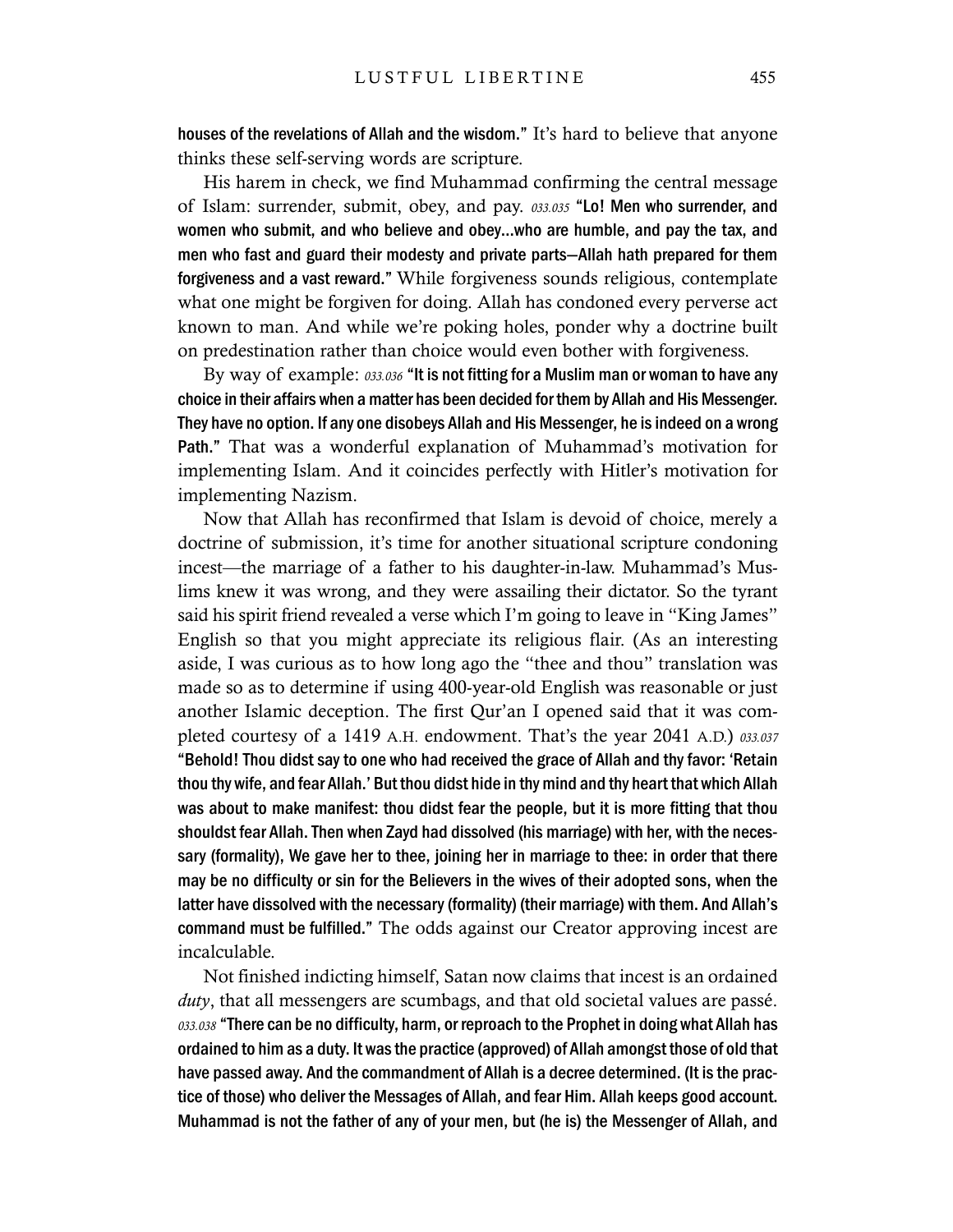the Last of the Prophets with the Seal: and Allah has full knowledge of all things." The prophetic nature of the hairy mole "seal" on his back was as phony as he was. And no prophet was ever commanded to be immoral.

In the next series of verses the god of incest wallows in self promotion. He bribes Muslims with promises of generous rewards, and he says that his overly sexed messenger is "a lamp spreading light." This is followed by another attack on the "bad" Muslims—the Hypocrites—who were obviously troubled by the "prophet's" immorality. *033.048* "And obey not (the behests) of the Unbelievers and the Hypocrites. Disregard their noxious talk and heed not their annoyances, but put thy trust in Allah. For enough is Allah as a Disposer of affairs."

No sane person would even contemplate uttering the words which follow. Muhammad's willingness to satiate his carnal desires by attributing them to God takes us beyond depravity. The Qur'an claims that Muhammad could have as many wives as he wanted. He can have sex with prisoners, cousins, nieces, and captives. *033.050* "O Prophet! We have made lawful to you all the wives to whom you have paid dowers [with stolen property]; and those whom your hands possess out of the prisoners of war spoils whom Allah has assigned to you; and daughters of your paternal uncles and aunts, and daughters of your maternal uncles and aunts, who migrated with you; and any believing woman who dedicates her soul to the Prophet if the Prophet wishes her; this is a privilege for you only, and not for the rest of the Believers; We know what We have appointed for them as to their wives and the captives whom they possess; in order that there should be no difficulty for you and that you should be free from blame."

Sex with a prisoner is rape—a crime Muhammad would commit countless times with his god's approval. Sex with family members is incest. Sex with youngsters is pedophilia. Sex with many wives is polygamy. Sex with anyone you wish is either fornication or prostitution, depending on whether money changes hands. And offering fellow militants sex with "the captives they possess" is bribery. There is only one spirit demented enough to approve such a lurid laundry list of offenses—Satan. And frankly, some of this is beneath *him*.

Now that Allah had approved pedophilia, rape, incest, fornication, prostitution, bribery, and polygamy, it's time to ordain an orgy. *033.051* "You may put off whom you please, and you may take to you whomever you desire. You may defer any of them you please, and you may have whomever you desire; there is no blame on you if you invite one who you had set aside. It is no sin. They should all be pleased with whatever you give them. Allah knows what is in your heart." Wow! Speaking of sex, Allah said: "You may have whomever you desire. There is no blame." This is so blatantly devoid of morality, it's a disgrace to call Islam a religion. Even Hitler was better than this.

Now that we've got an orgy going, how about gluttony? And with all this hedonism, Allah wants Muslims to give Muhammad the time he needs to enjoy his brothel (which, by the way, is his mosque—they were literally one in the same). *033.053* "O ye who believe! Enter not the Prophet's apartments until leave is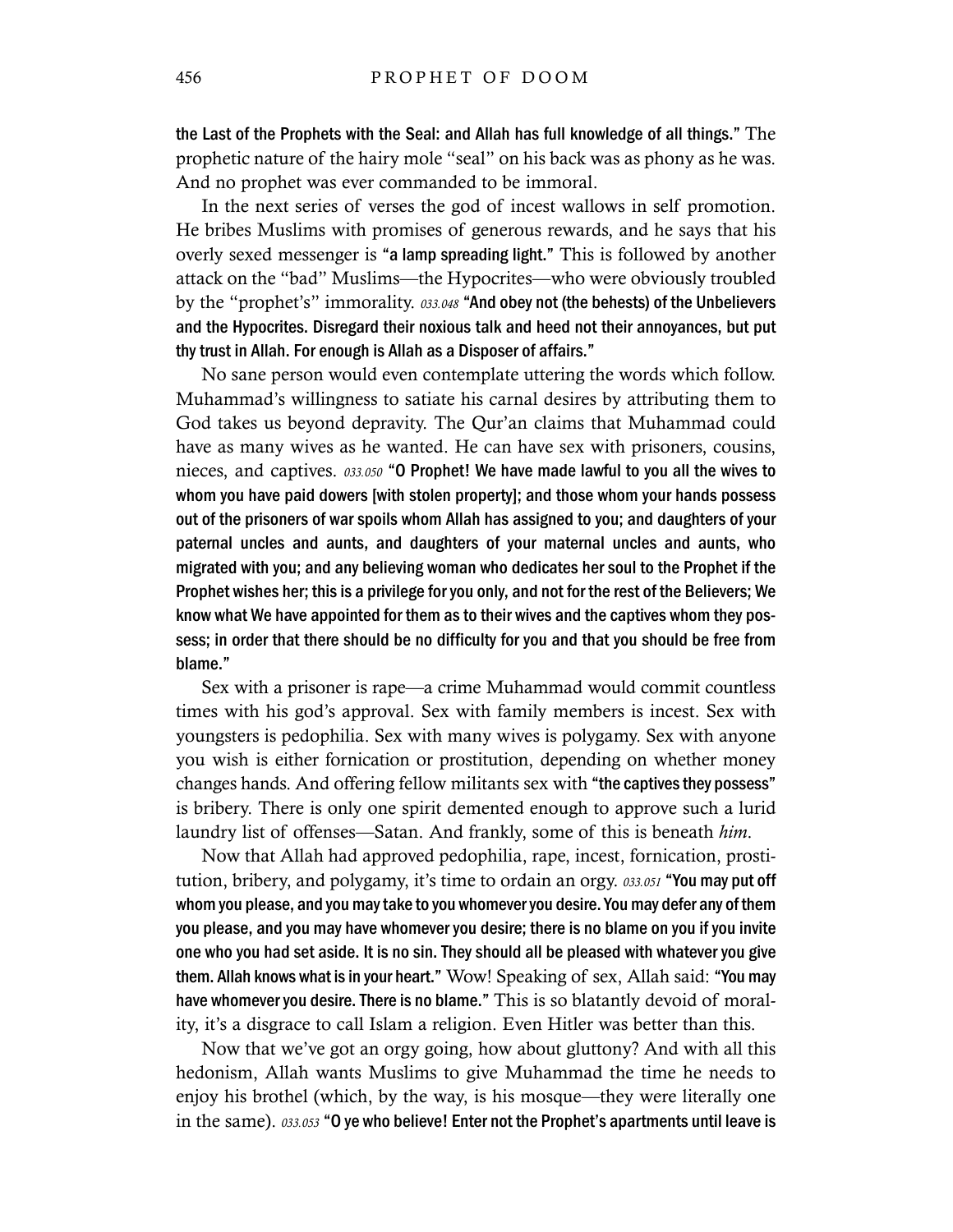given you for a meal. (And then) not (so early as) to wait for its preparation. But when you are invited, enter; and, when your meal is ended, then disperse. Linger not for conversation. Lo! that would cause annoyance to the Prophet. Such (behavior) bothers him. He is ashamed to dismiss you, but Allah is not ashamed (to tell you) the truth. And when ye ask (his ladies) for anything, ask them from behind a screen: that makes for greater purity for your hearts and for theirs. Nor is it right for you that you should annoy Allah's Messenger, or that you should marry his widows after him at any time. Truly such a thing is in Allah's sight an enormous offense." This is stunning. Conversation with a "messenger" is an "annoyance." People "bother" an "apostle." A "prophet" is "ashamed" to "tell the truth." After all the evil Allah has drenched us in throughout this surah, this is unconscionable. If conversation is an annoyance, if people are a bother, and if truth is shameful, then there was obviously an ulterior motive for Islam for it's for damn sure (literally) it has got nothing to do with revealing truth or saving souls.

No! Islam is about an insecure man coveting power, sex, and money. Period. The last line is proof. Only an insanely insecure man would fear his widows having sex with another man after he was gone.

I find it laughable that Muhammad purports the Qur'an to be eternal, a perfect book, written by the pen before time began, when so much of it is preoccupied with his temporal situation and carnal desires. Muhammad was making it up as he went along to acquire what he craved.

*033.054* "Whether you divulge anything or conceal it, verily Allah has full knowledge of all things." *033.056* "Allah and His angels shower blessings on the Prophet. So O ye who believe! Send your blessings on him, and salute him with all respect—a worthy salutation." *Heil Hitler!* "Those who annoy Allah and His Messenger and speak evil things of them—Allah has cursed them in this World and in the Hereafter, and has prepared for them a humiliating Punishment—the doom of torment for the disdained." It's not hard to see where der fuhrer got his ideas. *033.058* "And those who annoy or malign Muslims bear (on themselves) a crime of calumny [Hitler's favorite word] and a glaring sin."

Now that we have made Muhammad's sex toys subservient to their master, and Muslims subservient to Muhammad, it's time to institute one of the most demeaning religious doctrines of all time—the veiling of Islamic women. *033.059* "Prophet! Tell your wives and daughters and all Muslim women to draw cloaks and veils all over their bodies (screening themselves completely except for one or two eyes to see the way). That will be better. They will not be annoyed and molested." Actually, by degrading women this way, they *are* "annoyed and molested."

With women subdued, Allah wants Muslims to know that those who speak out against his immorality and violence will be terrorized—literally. *033.060* "Truly, if the Hypocrites, those in whose hearts is a disease, those who stir up sedition, the agitators in the City, do not desist, We shall urge you (Muhammad) to go against them and set you over them. Then they will not be able to stay as your neighbor for any length of time. They shall have a curse on them. Whenever they are found, they shall be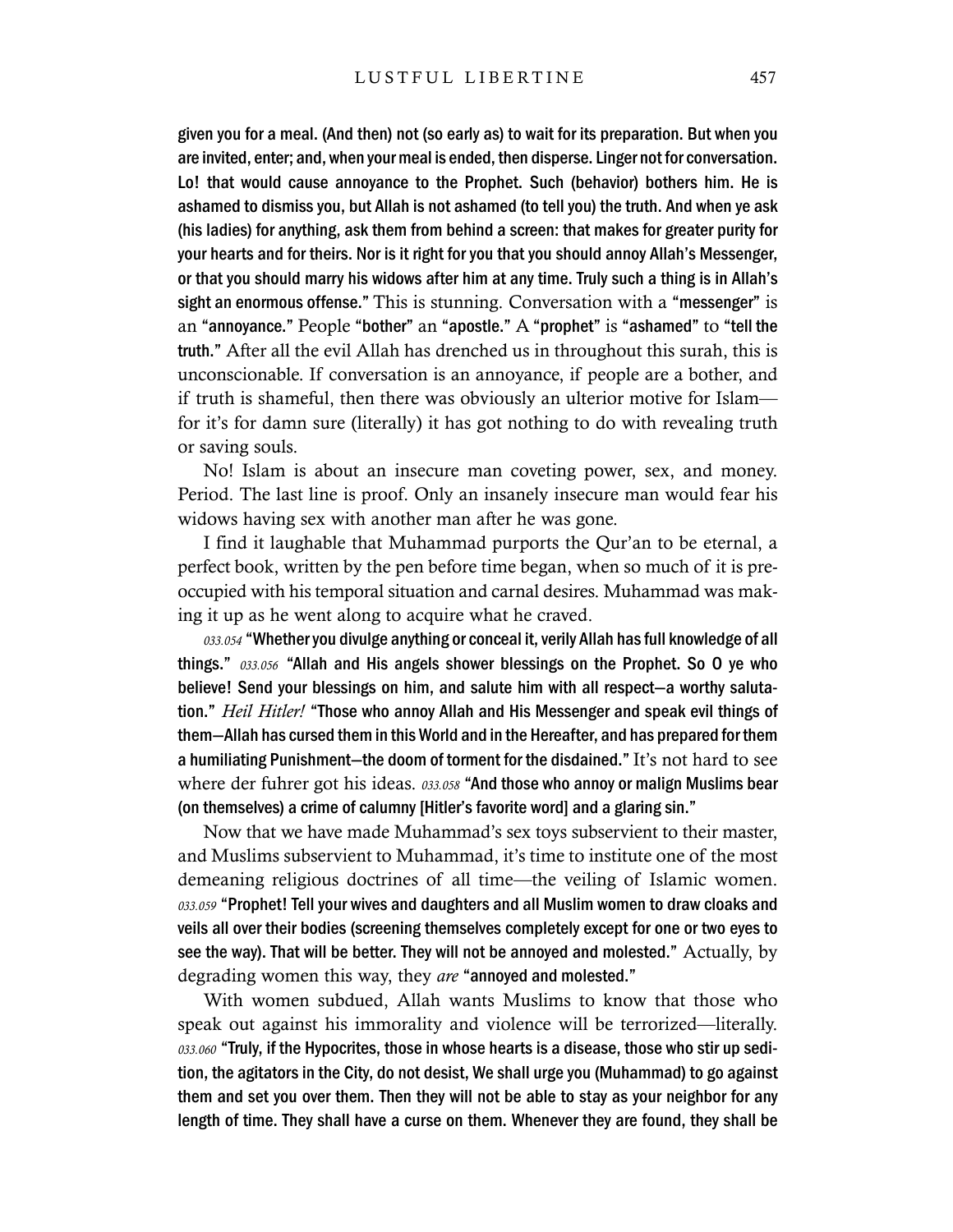seized and slain without mercy—a fierce slaughter—murdered, a horrible murdering. (Such was) the practice (approved) of Allah among those who lived before. No change wilt thou find in the practice of Allah." Allah is a confessed murderer. He is a savage and merciless terrorist. According to this surah, he is insatiable. And keep in mind, the crime that earned Allah's wrath—the godly seizure and torment was sedition and agitation. If you speak out against Islam's demonic teachings you will be demonized. It's little wonder that 49 of the 50 least civil nations on earth are controlled by Islam.

But Islam isn't the only doctrine that terrorizes those it cannot subdue. Hitler's Nazism, Lenin's Communism, and the Pope's Catholicism all did the same thing. Three of the four even claimed to have divine authority for inflicting terror. But since we don't tolerate such behavior any more, why do we tolerate Islam? The Qur'an just ordered Muslims to seize, terrorize, and brutally murder anyone who disagrees with them. "The agitators…have a curse on them. When they are found they will be seized and slain without mercy." That's an unconscionable position—one completely incompatible with peace or civility.

Before we move on, I'd like to make an important distinction. The inspiration for the intolerance and brutality of Islam, Nazism, and Communism is markedly different than that of medieval Catholicism. With Islam, Nazism, and Communism, the founders themselves were the problem. Their religotics were born ugly. Muhammad, Hitler, and Lenin were disgusting, demented, deceitful, power-hungry demagogues. The Catholic clergy had to corrupt Christ's message to justify their brutality. In fact, they had to hide Christ's message—outlawing Bibles and sermons in the common tongue—to perpetrate their ill-advised schemes.

However, if one sees Constantine, not Christ, as Catholicism's founder, all four religotics are identical. This may be why Pope John Paul II bowed to and kissed a Qur'an publicly, acknowledging his respect for it in front of cameras. It is why item #841 of the Catechism says: "The Church's relationship with Muslims: The plan of salvation also includes those who acknowledge the Creator. In the *first* place amongst whom are the *Muslims*. They profess to hold the faith of Abraham, and together with us adore the one, merciful God, mankind's judge on the last day." Such ignorance makes me want to cry.

Marching ever toward hell, the Qur'an proclaims: *033.064* "Verily Allah has cursed the Unbelievers [whom he defines as Christians in the 5th surah] and has prepared for them a Blazing Fire to dwell in forever. No protector will they find, nor savior. That Day their faces will be turned upside down in the Fire. They will say: 'Woe to us! We should have obeyed Allah and obeyed the Messenger!' 'Our Lord! Give them double torment and curse them with a very great Curse!'" That's quite a picture. Allah is threatening to turn us upside down and rub our faces in the fire while Muhammad screams: "Give them a double dose of torment! Curse them!" Something tells me that this really isn't God speaking and Muhammad really isn't a prophet. But hey, all I've got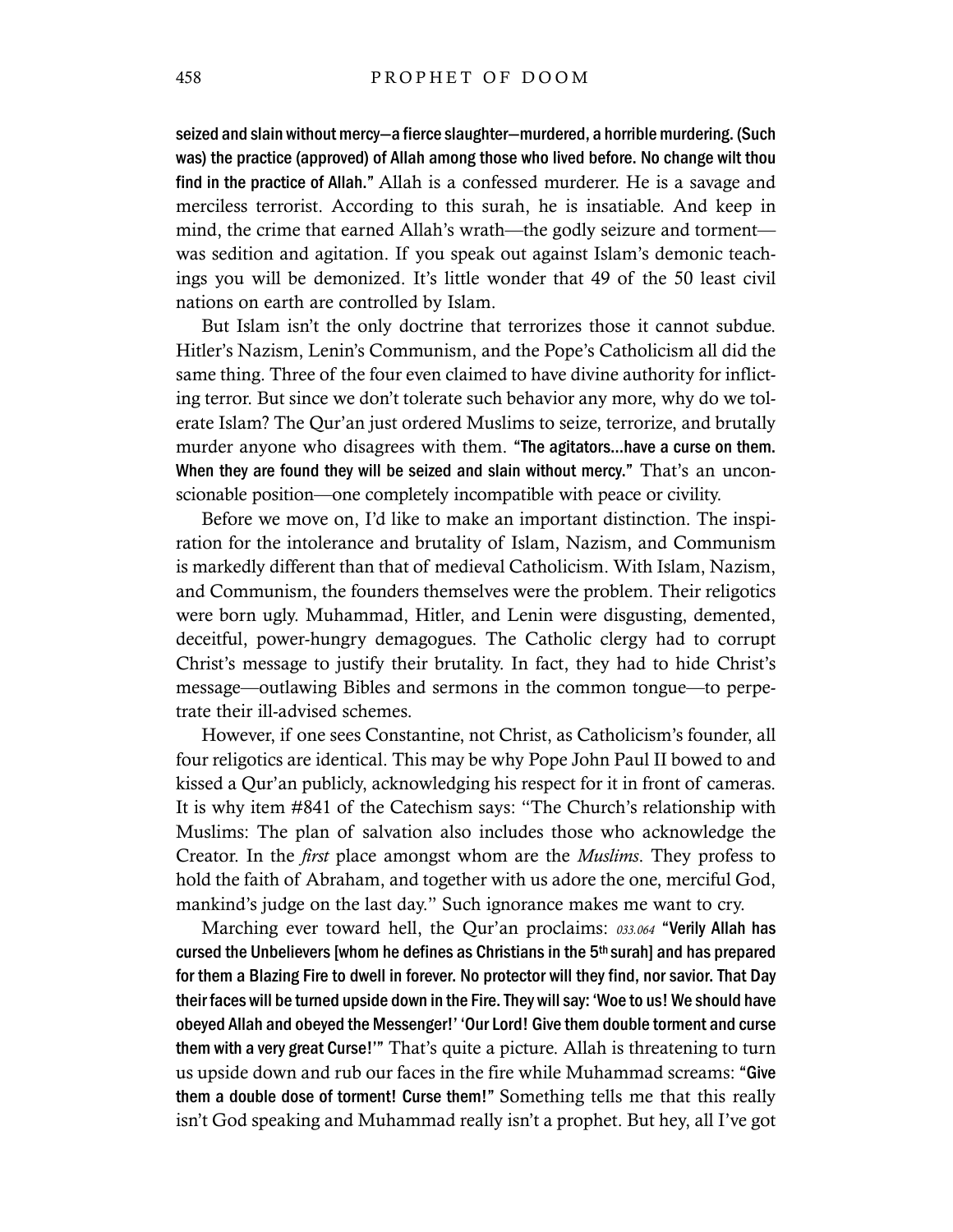to go by are their scriptures.

The next verse requires some explanation. Allah said, *033.069* "Believers, be not like those who annoyed Moses. Allah proved his innocence of that which they alleged." The allegation isn't presented in the Qur'an. Allah simply moves on. So I'd like to share a moment of levity. Had Allah really been Yahweh, this is what you would have read in the Torah: *Bukhari:V4B55N616* "Allah's Apostle said, 'The Prophet Moses was a shy person and used to cover his body. An Israeli insulted him, saying, "He covers it because of some defect like leprosy or scrotal hernia." Allah wished to clear Moses of this allegation, so one day he took off his clothes, put them on a stone and started taking a bath. When he moved towards his clothes the stone took them and fled. Moses picked up his staff and ran after the stone saying, "O stone! Give me back my clothes!" He reached some Israelis who saw him naked, and found him to be the best of what Allah had created. The stone stopped there and Moses took his garments and started hitting the stone with his stick. By Allah, the stone still has some traces of the hitting, three, four or five marks. This was what Allah meant when he revealed the surah saying: "O you who believe! Be you not like those who annoyed Moses. Allah proved his innocence of that which they alleged."'" I vote we keep the Ten Commandments in the Bible instead.

The "Allied Troops" surah ends with Allah proclaiming that men were his fourth choice, and that we are foolish and ignorant tyrants. *033.072* "We did indeed offer the opportunity to the Heavens, the Earth, the Mountains, but they refused to take it, being afraid (of Allah's torment). But man undertook it. He was unjust and foolish. Lo, he has proved a tyrant and fool, ignorant. Allah has to punish the Hypocrites, men and women, and the Unbelievers." The  $33<sup>rd</sup>$  surah is sufficient to prove that Islam is a fraud, an intolerant, immoral, and vicious scheme that must be condemned.

 $\uplus$   $\uplus$   $\uplus$   $\uplus$   $\uplus$ 

Returning to the Hadith, we find Muhammad out terrorizing his neighbors. Evil is as evil does. *Tabari VIII:4/Ishaq:449* "In the fourth year of the Islamic Era the Prophet led a raid against Dumat Jandah because word had reached him that they had approached his territories."

This brings us to the Battle of the Trench. *Tabari VIII:6* "What brought on the battle, according to what has been reported, was related to the expulsion of the Banu Nadir from their settlements by Allah's Apostle."

*Ishaq:450* "The account of the trench is as follows. A group of Jews were the ones who assembled parties against the Messenger. They went to the Quraysh in Mecca and invited them to rid themselves of Muhammad. They said, 'We will be with you against him until we root him out.'" While it is easy to understand why the Jews who had been harassed, besieged, cast out of their ancestral homes, and looted might have been miffed at our illustrious Profit, their offer couldn't have been credible to the Quraysh. Since they hadn't lifted a finger to defend themselves against Muhammad's aggression, how were they going to assist others?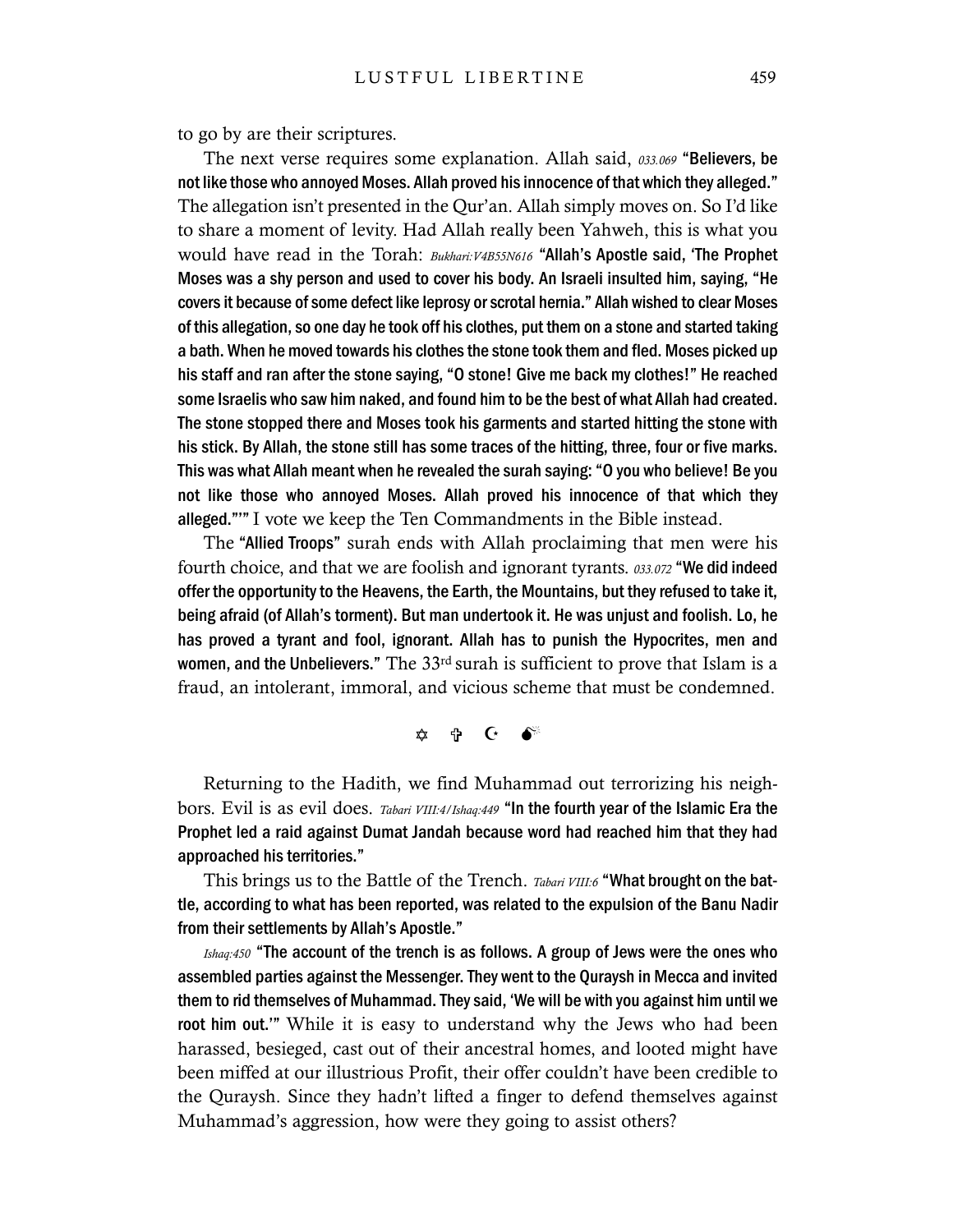*Tabari VIII:7* "The Quraysh said: 'Jews, you are the people of the first Scripture, and you have knowledge about the subject on which we and Muhammad have come to differ. Is our religion better or his?' 'Your religion is better,' they said. 'You are closer to the truth than he.'" Based upon what we have read in the Hadith and Qur'an, that wasn't saying much. *Voodoo* is closer to the truth than Islam.

*Ishaq:450* "They are the ones concerning whom Allah revealed: 'Have you not seen those to whom a portion of the Scripture has been given? They believe in idols and false deities. They say, "These are more rightly guided than those who believe?"—until the words, "Hell is sufficient for their burning. They are jealous and Allah has cursed them."'" [Qur'an 4:51] The 4th surah is packed with perversity and it is as delirious as the 33rd. Attributing idols and false deities to the Jews was one of the many incoherent thoughts mumbled by the rock idol who claimed to be the Jewish God.

*Tabari VIII:8/Ishaq:450* "When Muhammad received word of them and what they had determined to do, he laid out a trench to protect Medina. He encouraged the Muslims to dig it with promises of a Heavenly reward. The person who advised him about the trench was Salman. He said, 'In Persia, whenever we were surrounded, we would dig a trench to protect ourselves.' Certain men of the hypocrites slacked off and disobeyed the Messenger. They pretended to be too weak to work, slipping away to their families without the knowledge or permission of the Prophet." As we learned in the  $33<sup>rd</sup>$  surah, Muhammad considered Muslims to be his personal property.

Composing scripture in Baghdad three hundred years after the fact, the sages attributed these words to their prophet: *Tabari VIII:12/Ishaq:451* "I have heard some stories about the digging of the trench in which there is an example of Allah justifying His Apostle and confirming his prophetic office. For example, Muhammad spat on a rock, sprinkled water on it, and it crumbled. Then the Apostle said, 'I struck the first blow and what you saw flash out was Iraq and Persia would see dog's teeth. Gabriel informed me that my nation would be victorious over them. Then I struck my second blow, and what flashed out was for the pale men in the land of the Byzantines to be bitten by the dog's teeth. Gabriel informed me that my nation would be victorious over them. Then I struck my third blow and Gabriel told me that my nation would be victorious over Yemen. Rejoice, victory shall come. Praise be to Allah. He has promised us victory after tribulation. And this increased the Muslims faith and submission." With divine approval to make war: *Tabari VIII:13* "These cities were conquered in the time of Umar, Uthman, and others. Muslims used to say, 'Conquer for yourselves whatever seems good to you; for by Allah you have conquered no city but that Muhammad was given its keys beforehand.'"

Back in the pit: *Tabari VIII:13* "When Allah's Apostle finished the trench, the Quraysh came and encamped near streams with 10,000 men from many tribes. The Messenger went out with 3,000 Muslims. The enemy of Allah, Huyayy bin Akhtab, came to Ka'b bin Asad, who had formed a treaty with the Qurayza [the only remaining Jewish settlement in Yathrib]. Ka'b made a truce with Muhammad on behalf of his people. When Ka'b heard Huyayy, he shut the door in his face. Huyayy asked to be allowed in, but Ka'b refused. 'Woe to you, Huyayy,' answered Ka'b. 'You are a man who brings bad luck. I have made a treaty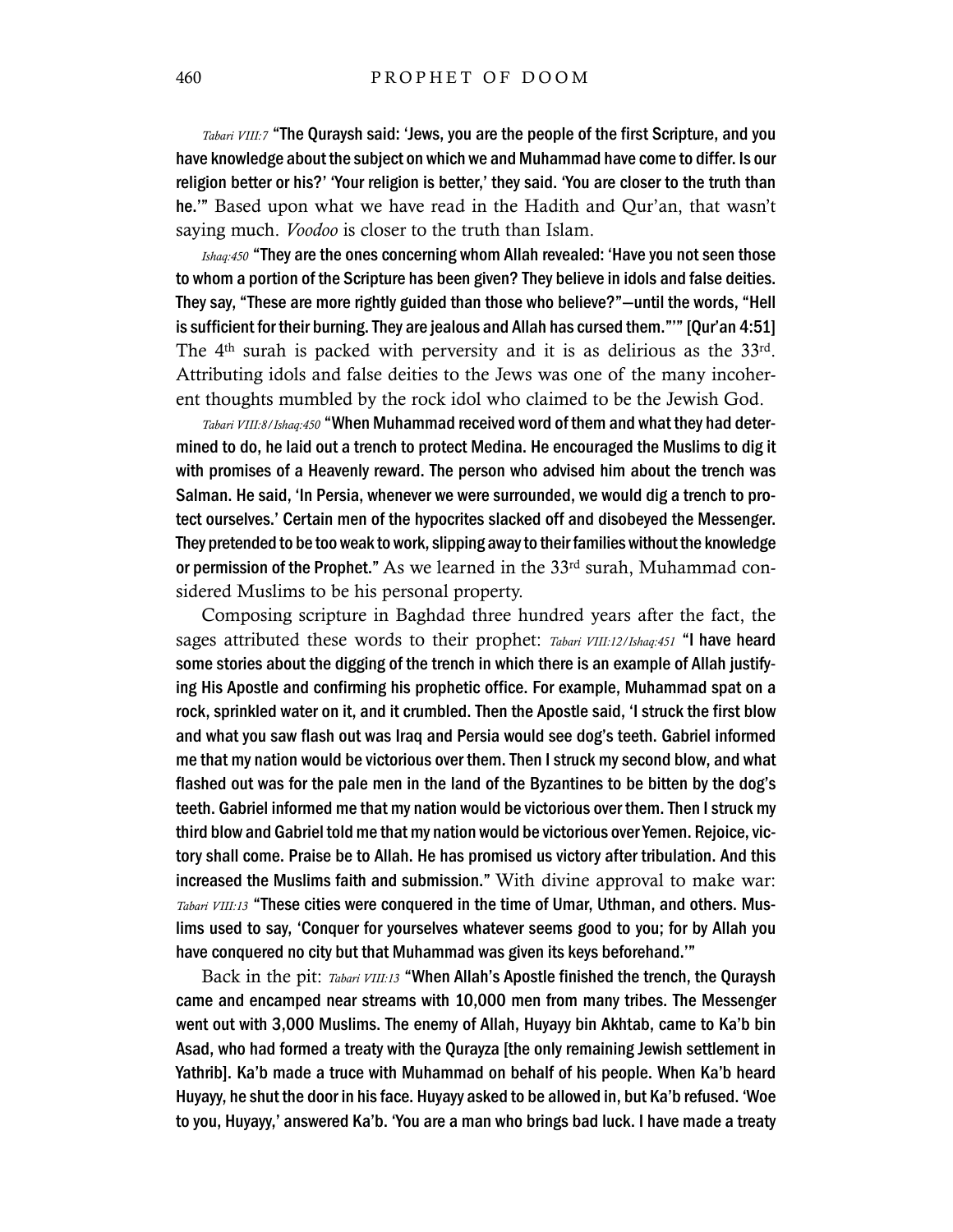with Muhammad and will not break the pact. I have seen nothing but faithfulness and truth on his part.'" It's hard to imagine less believable dialog. The Qurayza, after all, had seen the Qaynuqa and Nadir settlements besieged my Muhammad. They had witnessed his deceit, violence, thievery, and barbarism.

*Tabari VIII:15* "Ka'b said, 'Leave me alone to deal with Muhammad.' But Huyayy kept wheedling and twisting until Ka'b yielded. Huyayy promised, 'If the Quraysh and Ghatafan retreat without having killed Muhammad, I will enter your fortress so that whatever happens to you shall happen to me.' So Ka'b broke his treaty and renounced the bond." The Muslims, who can't keep their own story straight, cannot be believed when it comes to private conversations between opposing parties.

*Tabari VIII:15* "When the news reached Muhammad, he sent Sa'd, chief of the Aws to Ka'b. 'If it is true, speak to me in words that we can understand but that will be unintelligible to others. So he went out and found them engaged in the worst of what had been reported. They slandered the Messenger and said, 'There is no treaty between us.' Sa'd reviled them, and they reviled him. Sa'd was a man with a sharp temper. He told the Jews, 'Stop reviling him for the disagreement between us is too serious for an exchange of taunts.'" Since Sa'd was easily the most enraged anti-Semite in Medina, the Jews would never have granted him an audience. And once given, they would never taunt him—proclaiming their vulnerability. So why did the Islamic sages go to the trouble of writing such irrational dialog? Might Muhammad have already turned on the Qurayza and needed an excuse to justify his rage? Stay tuned.

Returning to the siege of the Quraysh we find more evidence that Islam was all about money. *Tabari VIII:16/Ishaq:454* "Soon the trial became great for the Muslims and fear intensified. Their foe came at them from above and below, so that the believers were beset with fear. The hypocrisy of the hypocrites became evident. One said, 'Muhammad was promising us that we should eat up the treasures of Chosroes [the Persians] and Caesar [the Byzantines], and now none of us even can go out to relieve himself!'" We were told way back in Mecca that Muhammad lured Muslims into Islam by promising them that they would steal the treasures of the Persians and Byzantines by conquest. It must have been an effective ploy because even now the Medina Muslims were repeating it.

Unfortunately for the victims of Islamic terror, the Persian trench prevailed. The merchants of Mecca were unable to traverse the crude defense. *Tabari VIII:17* "The Muslims and the polytheists stayed in their positions for twenty nights with no fighting except for the shooting of arrows and the siege. When the trial became great for the people, the Messenger sent for the leaders of the Ghatafan [Meccan comrades]. He offered them a third of the date harvest of Medina on condition that they leave. [The bribe is interesting, as the dates being offered didn't belong to Muhammad.] The truce between the sides progressed to the point of drawing up a written document, but there was no witnessing or firm determination to make peace; it was only a matter of maneuvering." The prophet was a shifty fellow. But what I don't get is Muslims. Since Muhammad was so obviously willing to deceive, cheat, bribe, rape, kidnap, or kill anyone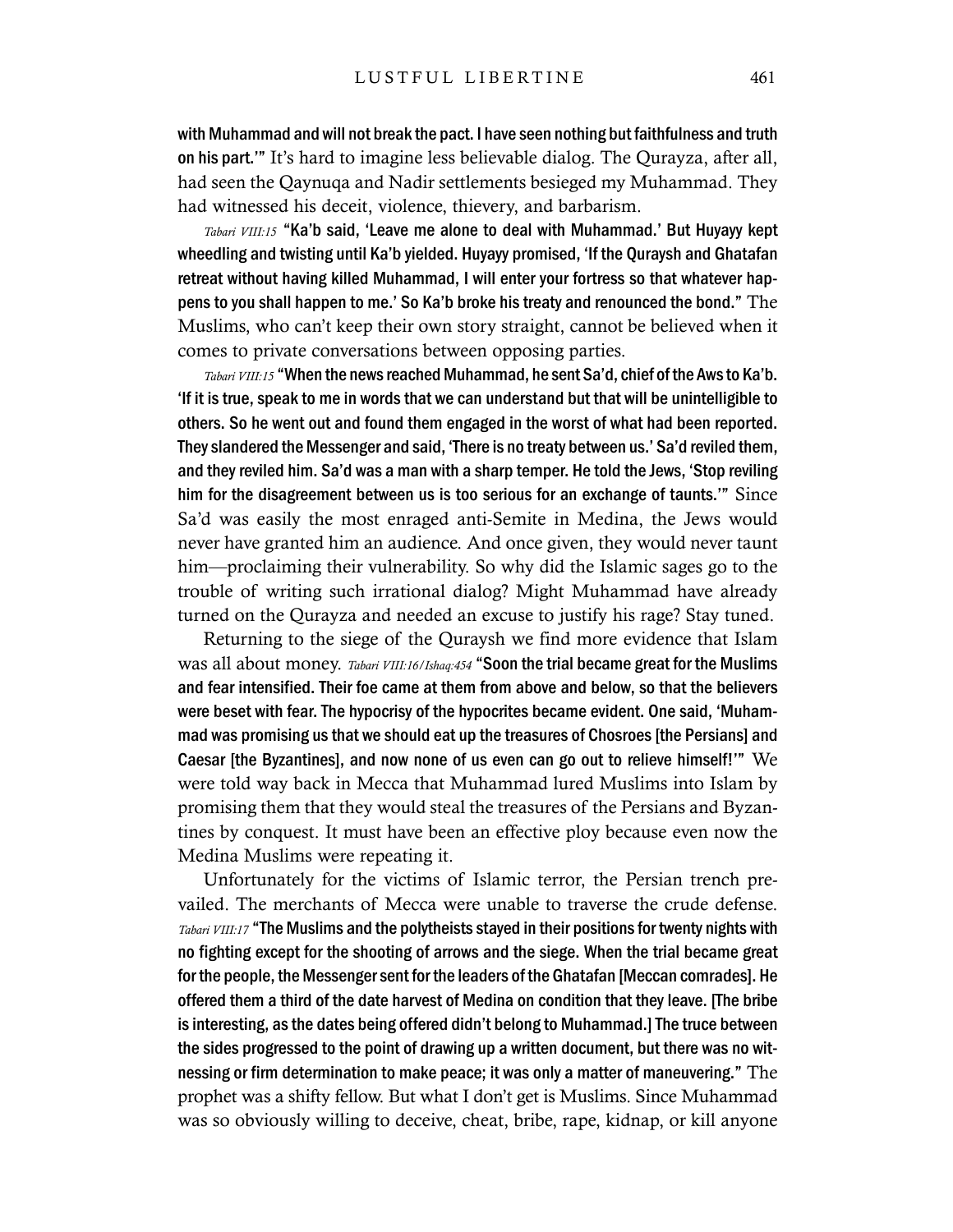he met, why do they trust him with their soul?

The date farmers, having been corrupted by Islam, said, *Ishaq:454* "Now that Allah has conferred Islam on us, and made us famous, shall we give them our property? By Allah, we will offer them only the sword until Allah judges between us.' 'As you wish,' said Allah's Messenger."

*Tabari VIII:18* "The Quraysh rode out on their horses and said, 'Get ready for warfare. Today you shall know the real horsemen.' Then they advanced toward the trench [which they had been staring at for a month] and halted by it. When they saw it, they said, 'By Allah, this is a stratagem that the Arabs have never employed.'" How is it possible that these men could have been so dense that they didn't simply go to one of the many piles of dirt that had been taken out of the trench and push it back in?

They didn't, so we're told that Ali, the darling of the Shi'ites in Baghdad, challenged Amr to a duel: *Tabari VIII:18/Ishaq:455* "'I summon you to Allah, to His Messenger, and to Islam.' Amr replied, 'I have no use for these.' So Ali said, 'Then I summon you to fight.' Amr replied, 'Why, son of my brother? By Allah, I do not want to kill you.' Ali shouted, 'But I, by Allah, want to kill you.'" Islam is so poisonous men actually *want* to kill family members. "Amr jumped from his horse and advanced toward Ali. The two fought until Ali killed Amr. He shouted, 'Allahu Akbar!'" *Ishaq:456* "As he returned to the Apostle smiling with joy [for having killed his uncle,] Jumar asked him if he had stripped Amr of his armor. 'No,' Ali answered. 'I saw his private parts and was ashamed.'"

*Tabari VIII:19* "Nawfal plunged into the trench and became trapped in it. The Muslims pelted him with stones. He said, 'Arabs, a slaying is better than this.' So Ali went down and killed him. The Muslims took his corpse. They asked the Messenger to sell them his body. The Prophet said, 'We have no need for his body or its price. Do with it as you like.'" Just then, our favorite anti-Semite entered the fray. *Tabari VIII:20* "His mother said, 'Hurry up, son; you are late!' Aisha replied, 'I wish Sa'd's coat of mail were ampler. I fear for him.'"

*Ishaq:457* "Sa'd was hit by an Arab arrow and the median vein of his arm was cut. He said, 'Allah make your face sweat in the hellfire, grant me martyrdom, and do not let me die until I see my desire done to the Qurayza." This is an odd request, even for an embittered racist. The arrow that had pierced him was from an Arab, not a Jew.

Speaking of Jews, this next Hadith provides an excellent look into Muslim minds. *Tabari VIII:22/Ishaq:458* "Hassan was with the women and children. A Jew passed by and began to walk around his settlement. There was no one to protect them while the Apostle and his Companions were at the Meccans' throats. So I said: 'Hassan, this Jew is walking around. I fear he will point out our weakness while the Muslims are too busy to attend to us. So go down to him and kill him." All this poor Jewish man did was take a walk. Yet in the paranoid mind of a Muslim woman, he was at war.

*Tabari VIII:22/Ishaq:458* "'Allah forgive you, daughter of Abd al-Muttalib,' Hassan said. 'You know that I am not the man to do it.'" Muslim sages reject this Tradition because they are embarrassed by Hassan's cowardice. They aren't however, troubled by what happened next…"When he said that to me I saw that nothing could be expected from him. I girded myself, took a club, and, having gone down from the fortress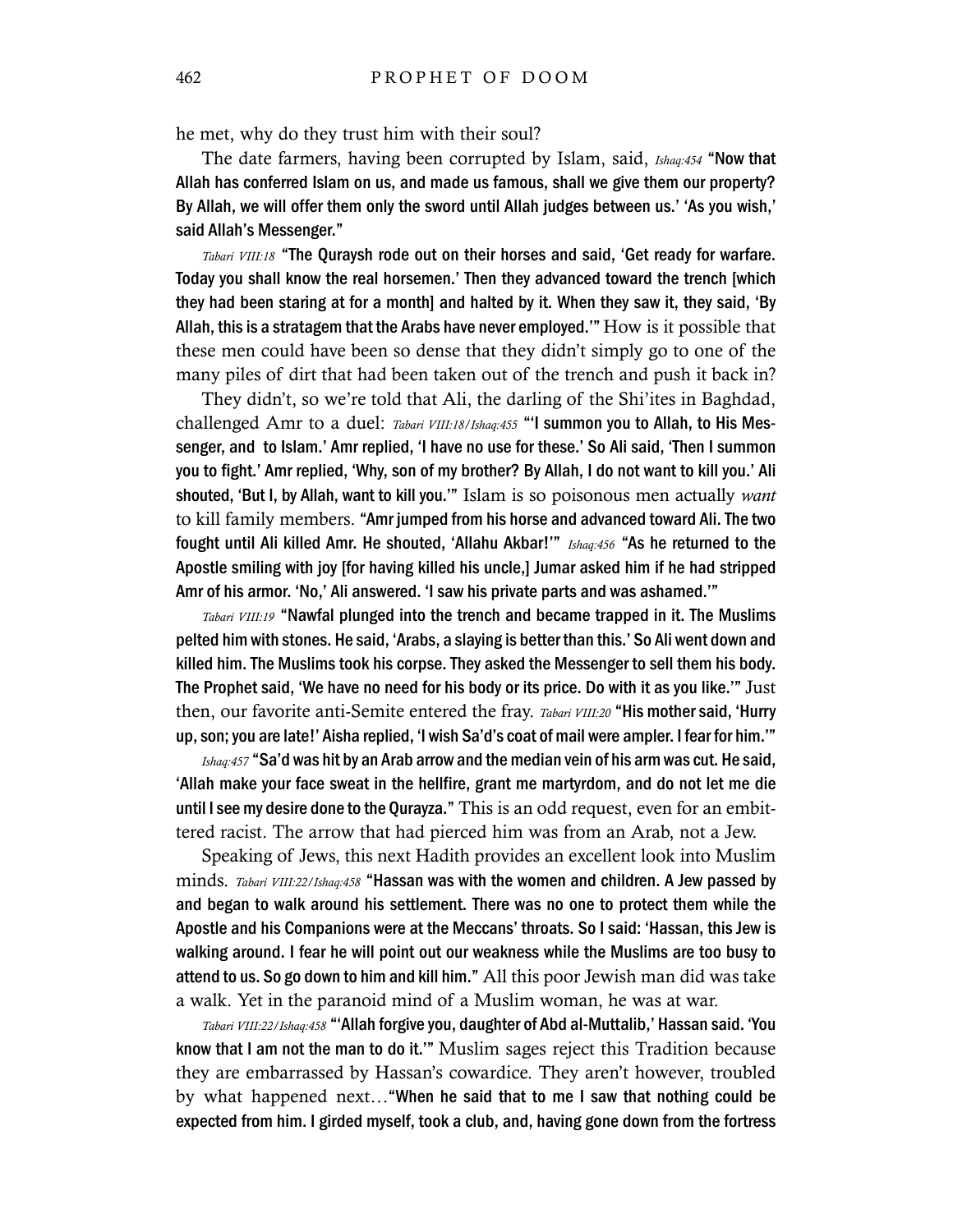to the man, I struck him with the club until I killed him. When I had finished with him, I returned to the fortress and said, 'Hassan, go down to him and strip him—only his being a man kept me from taking his clothes.' Hassan replied, 'I have no need for his spoils.'" The Jewish man was so menacing, a Muslim woman beat him to death with a club. And Islam was so corrosive, all the Muslim murderer could think about was stealing his possessions. Fundamental Islam did terrible things to people. This woman was so morally disoriented, she had no qualms about clubbing an unarmed man to death, but was too modest to strip him.

In a Hadith that haunts us today, Muhammad told his fellow militants that deception was an authorized Islamic strategy. *Tabari VIII:23/Ishaq:458* "The Messenger and his Companions continued in the fear and distress that Allah has described in the Qur'an. Then Nu'aym came to the Prophet and said, 'I have become a Muslim, but my tribe does not know of my Islam; so command me whatever you will.' Muhammad said, 'Make them abandon each other if you can so that they will leave us; for war is deception.'"

With prophetic encouragement, our neophyte Muslim went out to mislead non-Muslims. *Tabari VIII:23/Ishaq:458* "Nu'aym went to the Qurayza. He had been their drinking companion in the Time of Ignorance. He said, 'You know my affection for you and the special ties between us.' 'Yes,' they said. 'You are not a person whom we doubt.' [If he was honest before Islam and a liar now, what changed him?] "Nu'aym said, 'The Quraysh and Ghatafan have come to make war on Muhammad, and you have aided them against him.'" By saying this, Nu'aym tied himself directly to Sa'd and Muhammad, and thus identified himself as a Muslim. Therefore, this dialog isn't believable.

Nu'aym continued: *Tabari VIII:23/Ishaq:458* "'The position of the Quraysh is not like yours. This land is your land. Your wealth, your children, and your women are in it. You can't move. The Quraysh live elsewhere. If they see an opportunity and booty, they will take it. If it turns out otherwise, they will return home and leave you exposed to Muhammad. You will lose if you have to deal with him alone. So don't support the Quraysh until you take hostages from them as assurance they'll stay.' They said, 'You have given good advice.'"

Long story short, Nu'aym manages to cross the impenetrable trench and scampers off to chat with the Quraysh. *Tabari VIII:24* "You know my affection for you and how I have separated from Muhammad. Word has come to me of something that I consider my duty to pass on as a matter of sincere advice. But keep it to yourselves what I say." Again, this is ridiculous. Nu'aym volunteered for this mission because no one knew that he *was* a Muslim. If that were so, why would he begin by saying that he had separated from Muhammad? And while we're pondering that, consider what other things Muslims might be willing to lie about if they are willing to renounce their religious affiliation? Peace? Tolerance?

*Ishaq:459* "'Then know,' Nu'aym said, 'the Jews regret what they did regarding relations with Muhammad. They told him, "Will you forgive us if we take nobles from the Quraysh and give them to you, so that you can behead them?" If the Jews ask for hostages, don't comply.'" So, with the Meccans duped, the Qurayza Jews crossed the impenetrable trench and told them: *Tabari VIII:25* "We will not fight on your side until you give